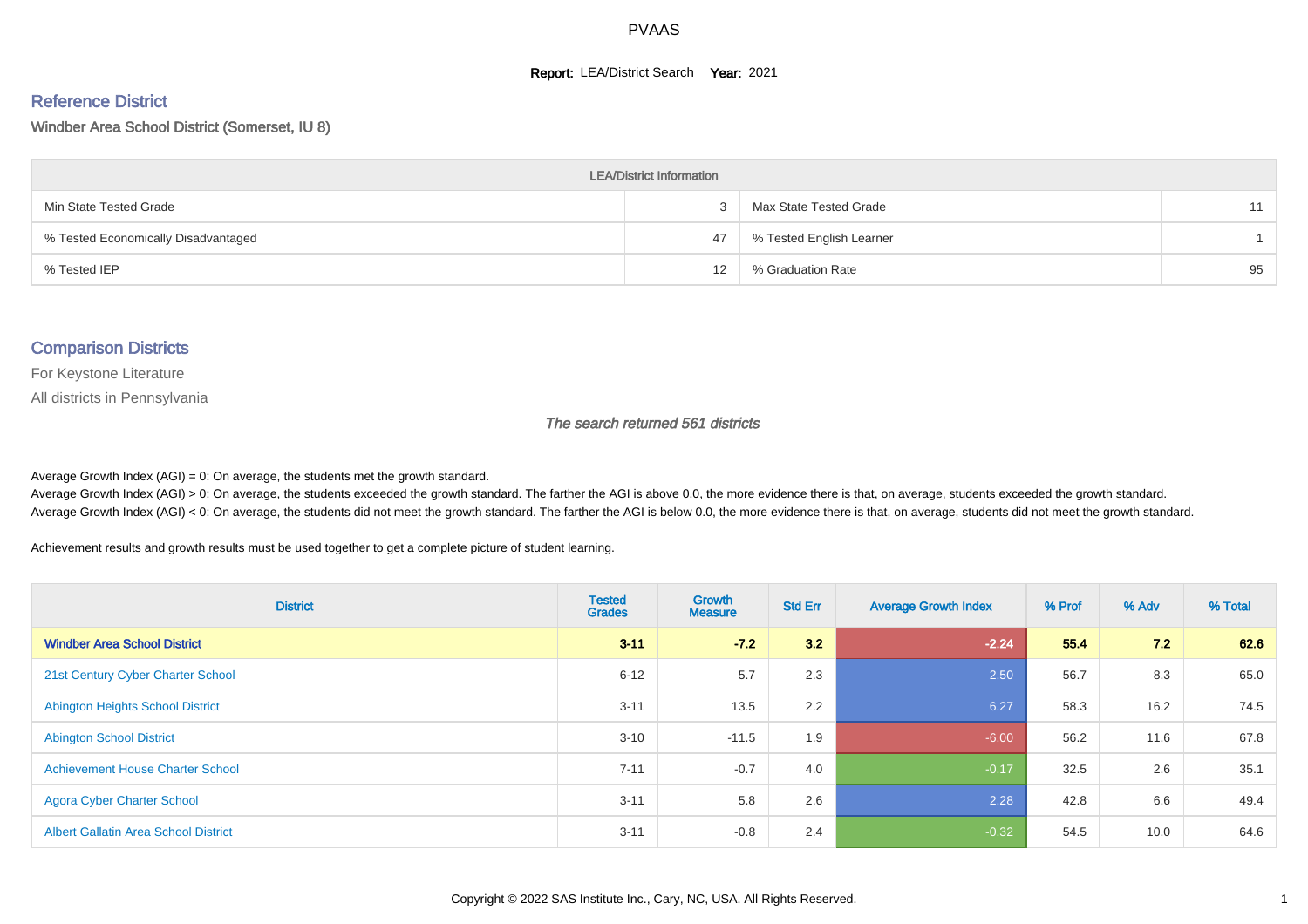| <b>District</b>                          | <b>Tested</b><br><b>Grades</b> | <b>Growth</b><br><b>Measure</b> | <b>Std Err</b> | <b>Average Growth Index</b> | % Prof | % Adv   | % Total |
|------------------------------------------|--------------------------------|---------------------------------|----------------|-----------------------------|--------|---------|---------|
| <b>Windber Area School District</b>      | $3 - 11$                       | $-7.2$                          | 3.2            | $-2.24$                     | 55.4   | 7.2     | 62.6    |
| <b>Aliquippa School District</b>         | $3 - 11$                       | $-9.0$                          | 4.2            | $-2.14$                     | 11.0   | $0.0\,$ | 11.0    |
| <b>Allegheny Valley School District</b>  | $3 - 11$                       | 8.5                             | 3.9            | 2.17                        | 53.1   | 12.2    | 65.3    |
| Allegheny-Clarion Valley School District | $3 - 10$                       | 7.8                             | 4.7            | 1.65                        | 53.3   | 3.3     | 56.7    |
| <b>Allentown City School District</b>    | $3 - 12$                       | 5.3                             | 1.4            | 3.88                        | 25.3   | 2.7     | 28.0    |
| <b>Altoona Area School District</b>      | $3 - 12$                       | 3.3                             | 1.6            | 1.99                        | 47.7   | 8.2     | 55.9    |
| Ambridge Area School District            | $3 - 12$                       | 9.1                             | 2.6            | 3.46                        | 50.4   | 10.7    | 61.1    |
| <b>Annville-Cleona School District</b>   | $3 - 12$                       | $-12.1$                         | 2.7            | $-4.46$                     | 34.9   | 7.8     | 42.6    |
| <b>Antietam School District</b>          | $3 - 10$                       | $-4.3$                          | 3.8            | $-1.13$                     | 36.4   | 5.4     | 41.8    |
| <b>Apollo-Ridge School District</b>      | $3 - 12$                       | $-4.7$                          | 3.7            | $-1.24$                     | 50.0   | 10.0    | 60.0    |
| <b>Armstrong School District</b>         | $3 - 11$                       | 2.6                             | 1.7            | 1.53                        | 51.5   | 6.1     | 57.6    |
| <b>Athens Area School District</b>       | $3 - 11$                       | 1.6                             | 2.5            | 0.64                        | 46.9   | 7.6     | 54.5    |
| <b>Austin Area School District</b>       | $3 - 11$                       | $-5.7$                          | 6.4            | $-0.90$                     | 33.3   | 5.6     | 38.9    |
| <b>Avella Area School District</b>       | $3 - 12$                       | $-0.3$                          | 4.7            | $-0.05$                     | 49.3   | 14.5    | 63.8    |
| <b>Avon Grove Charter School</b>         | $3 - 11$                       | 9.0                             | 2.9            | 3.13                        | 58.8   | 16.7    | 75.5    |
| <b>Avon Grove School District</b>        | $3 - 10$                       | 10.0                            | 1.6            | 6.26                        | 56.3   | 18.6    | 74.9    |
| <b>Avonworth School District</b>         | $3 - 10$                       | $-12.6$                         | 3.1            | $-4.01$                     | 59.8   | 4.6     | 64.4    |
| <b>Bald Eagle Area School District</b>   | $3 - 11$                       | $-2.1$                          | 2.7            | $-0.75$                     | 48.4   | 9.4     | 57.7    |
| <b>Baldwin-Whitehall School District</b> | $3 - 11$                       | 1.8                             | 1.9            | 0.94                        | 58.6   | 8.6     | 67.1    |
| <b>Bangor Area School District</b>       | $3 - 12$                       | $-0.9$                          | 2.0            | $-0.43$                     | 44.3   | 4.7     | 49.0    |
| <b>Beaver Area School District</b>       | $3 - 10$                       | 4.7                             | 2.4            | 1.94                        | 57.4   | 16.8    | 74.2    |
| <b>Bedford Area School District</b>      | $3 - 11$                       | 2.5                             | 2.6            | 0.93                        | 48.5   | 10.0    | 58.5    |
| <b>Belle Vernon Area School District</b> | $3 - 11$                       | 6.5                             | 2.6            | 2.44                        | 55.6   | 11.1    | 66.7    |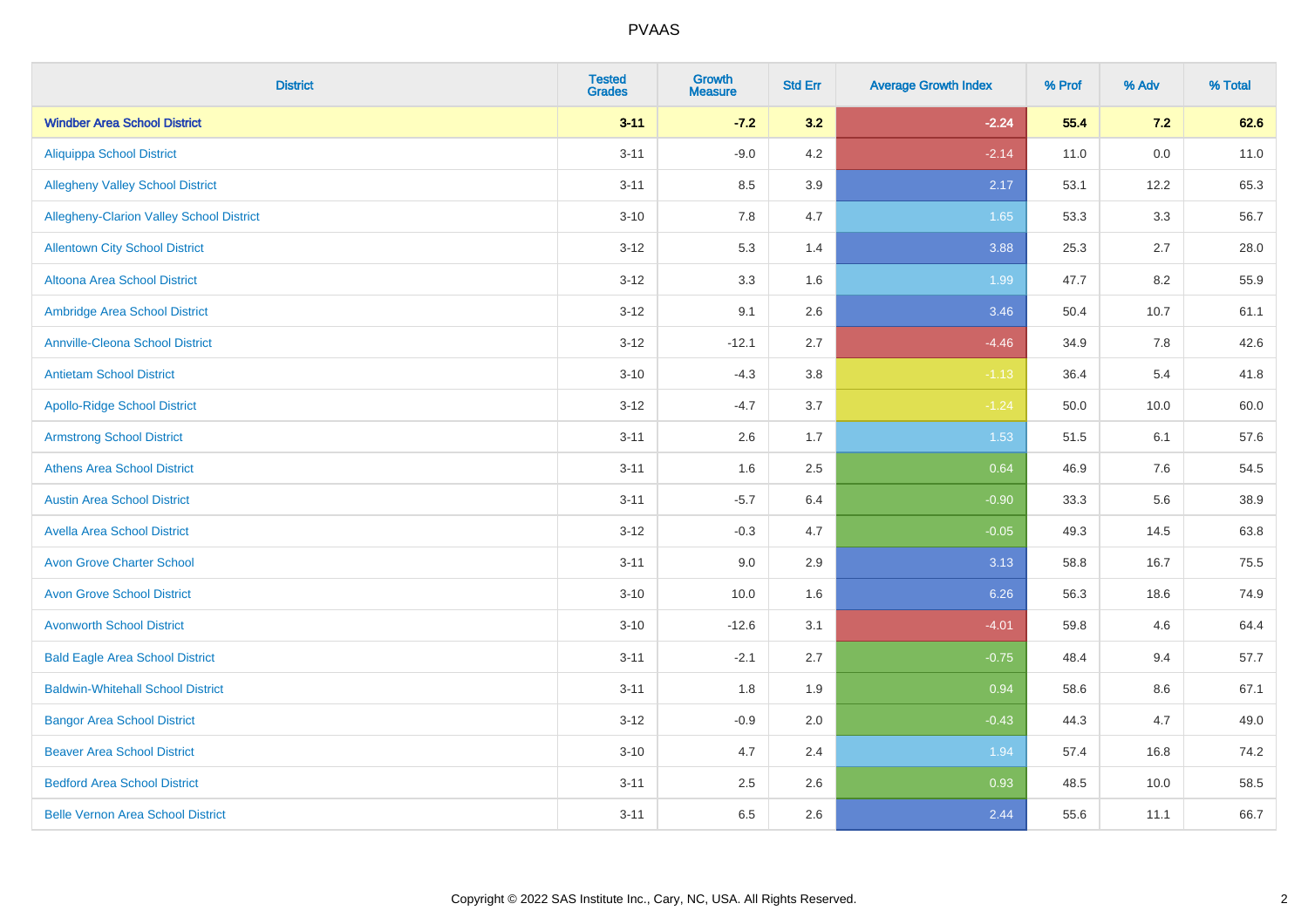| <b>District</b>                              | <b>Tested</b><br><b>Grades</b> | <b>Growth</b><br><b>Measure</b> | <b>Std Err</b> | <b>Average Growth Index</b> | % Prof | % Adv   | % Total |
|----------------------------------------------|--------------------------------|---------------------------------|----------------|-----------------------------|--------|---------|---------|
| <b>Windber Area School District</b>          | $3 - 11$                       | $-7.2$                          | 3.2            | $-2.24$                     | 55.4   | 7.2     | 62.6    |
| <b>Bellefonte Area School District</b>       | $3 - 11$                       | $-0.4$                          | 2.2            | $-0.17$                     | 47.6   | 10.6    | 58.2    |
| <b>Bellwood-Antis School District</b>        | $3 - 10$                       | $-1.2$                          | 3.2            | $-0.39$                     | 55.1   | 10.1    | 65.2    |
| <b>Belmont Charter School</b>                | $3 - 10$                       | 16.0                            | 6.5            | 2.45                        | 64.3   | 0.0     | 64.3    |
| <b>Bensalem Township School District</b>     | $3 - 11$                       | 1.6                             | 1.6            | 0.98                        | 38.8   | 8.3     | 47.1    |
| <b>Benton Area School District</b>           | $3 - 10$                       | $-9.7$                          | 4.5            | $-2.18$                     | 43.2   | 5.4     | 48.6    |
| <b>Bentworth School District</b>             | $3 - 11$                       | 5.7                             | 3.2            | 1.75                        | 44.2   | 19.5    | 63.6    |
| <b>Berlin Brothersvalley School District</b> | $3 - 11$                       | 4.0                             | 4.2            | 0.96                        | 48.8   | 14.0    | 62.8    |
| <b>Bermudian Springs School District</b>     | $3 - 11$                       | $-5.5$                          | 2.9            | $-1.94$                     | 56.4   | 6.8     | 63.2    |
| <b>Berwick Area School District</b>          | $3 - 11$                       | $-9.3$                          | 2.6            | $-3.59$                     | 42.1   | 5.5     | 47.6    |
| <b>Bethel Park School District</b>           | $3 - 11$                       | 5.6                             | 1.8            | 3.18                        | 65.3   | 18.6    | 83.9    |
| <b>Bethlehem Area School District</b>        | $3 - 11$                       | 9.3                             | 1.1            | 8.15                        | 44.7   | 12.0    | 56.7    |
| <b>Bethlehem-Center School District</b>      | $3 - 10$                       | 8.1                             | 3.3            | 2.46                        | 35.1   | 1.4     | 36.5    |
| <b>Big Beaver Falls Area School District</b> | $3 - 11$                       | $-3.9$                          | 3.3            | $-1.18$                     | 34.1   | 3.5     | 37.6    |
| <b>Big Spring School District</b>            | $3 - 11$                       | $-9.8$                          | 2.4            | $-4.00$                     | 38.6   | 8.9     | 47.5    |
| <b>Blackhawk School District</b>             | $3 - 11$                       | 4.7                             | 2.3            | 2.01                        | 55.8   | $8.8\,$ | 64.6    |
| <b>Blacklick Valley School District</b>      | $3 - 11$                       | 8.0                             | 4.3            | 1.85                        | 34.1   | 0.0     | 34.1    |
| <b>Blairsville-Saltsburg School District</b> | $3 - 11$                       | $-8.0$                          | 3.0            | $-2.68$                     | 37.3   | 7.0     | 44.3    |
| <b>Bloomsburg Area School District</b>       | $3 - 10$                       | 0.7                             | 3.0            | 0.23                        | 55.9   | 11.8    | 67.6    |
| <b>Blue Mountain School District</b>         | $3 - 10$                       | $-5.8$                          | 2.3            | $-2.56$                     | 46.6   | 8.5     | 55.1    |
| <b>Blue Ridge School District</b>            | $3 - 11$                       | $-0.5$                          | 3.6            | $-0.12$                     | 44.6   | 3.1     | 47.7    |
| <b>Boyertown Area School District</b>        | $3 - 11$                       | $-4.7$                          | 1.5            | $-3.17$                     | 55.2   | 11.3    | 66.5    |
| <b>Bradford Area School District</b>         | $3 - 12$                       | $-9.3$                          | 2.4            | $-3.87$                     | 45.8   | 8.3     | 54.2    |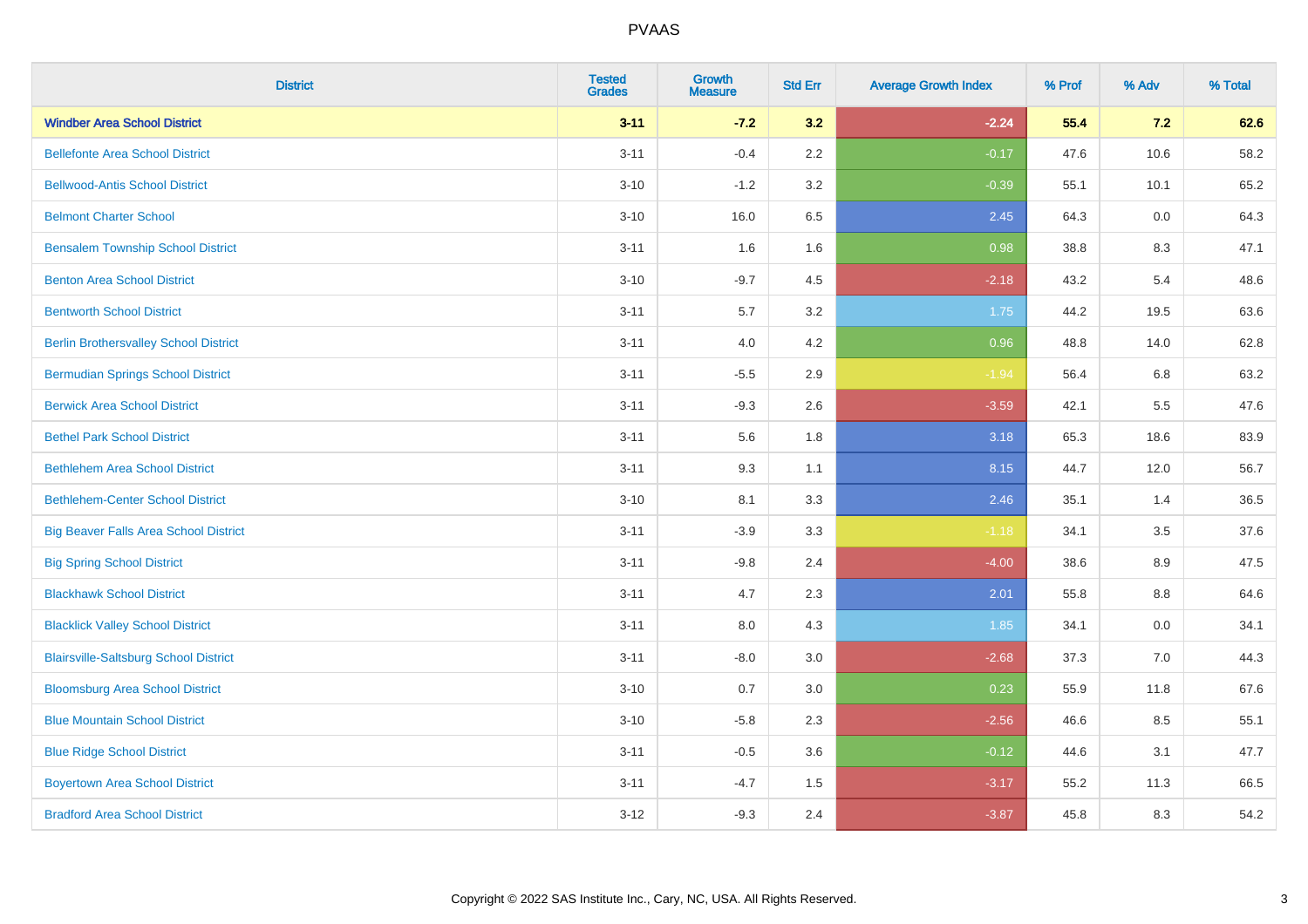| <b>District</b>                                 | <b>Tested</b><br><b>Grades</b> | <b>Growth</b><br><b>Measure</b> | <b>Std Err</b> | <b>Average Growth Index</b> | % Prof | % Adv   | % Total |
|-------------------------------------------------|--------------------------------|---------------------------------|----------------|-----------------------------|--------|---------|---------|
| <b>Windber Area School District</b>             | $3 - 11$                       | $-7.2$                          | 3.2            | $-2.24$                     | 55.4   | 7.2     | 62.6    |
| <b>Brandywine Heights Area School District</b>  | $3 - 11$                       | $-4.9$                          | 2.7            | $-1.81$                     | 49.2   | $8.2\,$ | 57.4    |
| <b>Brentwood Borough School District</b>        | $3 - 11$                       | $-5.3$                          | 3.0            | $-1.72$                     | 52.0   | 6.1     | 58.2    |
| <b>Bristol Borough School District</b>          | $3 - 12$                       | $-4.3$                          | 3.4            | $-1.27$                     | 39.7   | 1.3     | 41.0    |
| <b>Bristol Township School District</b>         | $3 - 11$                       | $-13.9$                         | 2.0            | $-7.05$                     | 31.0   | 3.7     | 34.7    |
| <b>Brockway Area School District</b>            | $3 - 11$                       | 0.6                             | 3.6            | 0.16                        | 49.2   | 7.7     | 56.9    |
| <b>Brookville Area School District</b>          | $3 - 11$                       | 6.9                             | 3.0            | 2.30                        | 55.2   | 15.6    | 70.8    |
| <b>Brownsville Area School District</b>         | $3 - 12$                       | $-7.2$                          | 3.9            | $-1.83$                     | 34.4   | 6.1     | 40.5    |
| <b>Bucks County Technical High School</b>       | $9 - 10$                       | $-12.0$                         | 2.5            | $-4.84$                     | 35.9   | 3.2     | 39.2    |
| <b>Burgettstown Area School District</b>        | $3 - 11$                       | $-2.1$                          | 3.4            | $-0.62$                     | 50.0   | 1.4     | 51.4    |
| <b>Burrell School District</b>                  | $3 - 11$                       | 4.5                             | 3.1            | 1.48                        | 58.5   | 13.8    | 72.3    |
| <b>Butler Area School District</b>              | $3 - 11$                       | $-6.5$                          | 1.5            | $-4.26$                     | 42.5   | 9.4     | 51.9    |
| <b>California Area School District</b>          | $3 - 10$                       | $-7.3$                          | 3.6            | $-2.02$                     | 42.6   | $9.8\,$ | 52.5    |
| <b>Cambria Heights School District</b>          | $3 - 10$                       | $-4.1$                          | 3.1            | $-1.32$                     | 51.0   | 6.0     | 57.0    |
| <b>Camp Hill School District</b>                | $3 - 12$                       | 2.3                             | 3.0            | 0.78                        | 53.6   | 17.5    | 71.1    |
| <b>Canon-Mcmillan School District</b>           | $3 - 11$                       | $-0.8$                          | 1.6            | $-0.50$                     | 58.7   | 15.9    | 74.6    |
| <b>Canton Area School District</b>              | $3 - 11$                       | $-5.5$                          | 3.2            | $-1.75$                     | 40.7   | 2.3     | 43.0    |
| Capital Area School for the Arts Charter School | $9 - 11$                       | 5.8                             | 4.1            | 1.39                        | 59.3   | 18.6    | 78.0    |
| <b>Carbon Career &amp; Technical Institute</b>  | $9 - 11$                       | $-5.7$                          | 3.6            | $-1.59$                     | 34.5   | 1.2     | 35.7    |
| <b>Carbondale Area School District</b>          | $3 - 10$                       | 7.4                             | 3.3            | 2.25                        | 56.6   | 2.6     | 59.2    |
| <b>Carlisle Area School District</b>            | $3 - 11$                       | $-5.3$                          | 1.9            | $-2.81$                     | 54.0   | 6.3     | 60.3    |
| <b>Carlynton School District</b>                | $3 - 11$                       | 7.3                             | 3.3            | 2.22                        | 41.0   | 10.5    | 51.6    |
| <b>Carmichaels Area School District</b>         | $3 - 10$                       | $-9.3$                          | 3.3            | $-2.81$                     | 35.1   | 1.4     | 36.5    |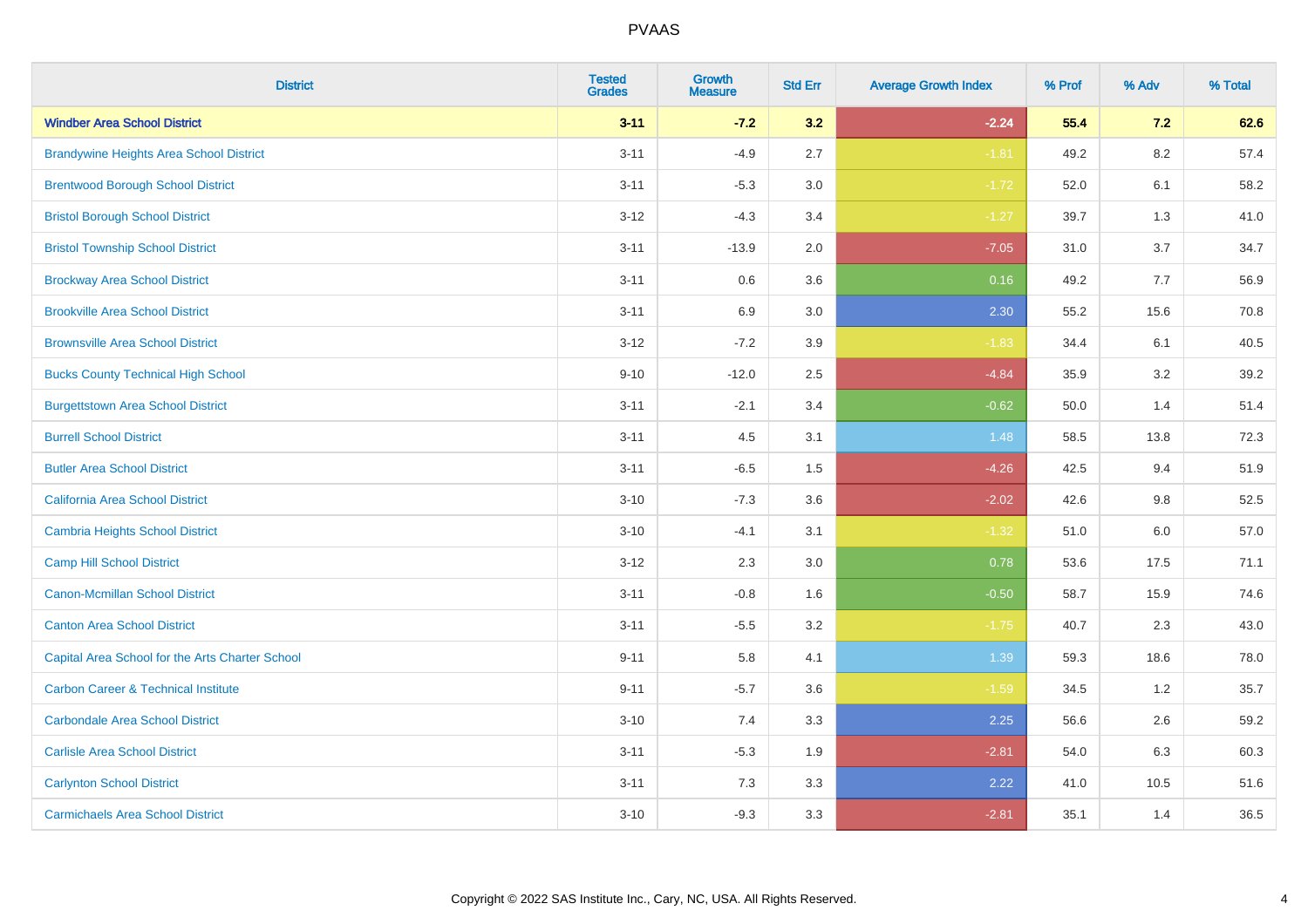| <b>District</b>                                         | <b>Tested</b><br><b>Grades</b> | <b>Growth</b><br><b>Measure</b> | <b>Std Err</b> | <b>Average Growth Index</b> | % Prof | % Adv | % Total |
|---------------------------------------------------------|--------------------------------|---------------------------------|----------------|-----------------------------|--------|-------|---------|
| <b>Windber Area School District</b>                     | $3 - 11$                       | $-7.2$                          | 3.2            | $-2.24$                     | 55.4   | 7.2   | 62.6    |
| Catasauqua Area School District                         | $3 - 12$                       | $-12.1$                         | 3.0            | $-4.00$                     | 36.8   | 7.6   | 44.3    |
| <b>Centennial School District</b>                       | $3 - 10$                       | 7.1                             | 1.7            | 4.29                        | 50.1   | 8.7   | 58.9    |
| Center For Student Learning Charter School At Pennsbury | $6 - 12$                       | $-2.9$                          | 6.1            | $-0.47$                     | 42.9   | 0.0   | 42.9    |
| <b>Central Bucks School District</b>                    | $3 - 11$                       | 1.6                             | 0.9            | 1.66                        | 63.0   | 16.8  | 79.8    |
| <b>Central Cambria School District</b>                  | $3 - 11$                       | 3.0                             | 2.5            | 1.17                        | 56.2   | 9.7   | 66.0    |
| <b>Central Columbia School District</b>                 | $3 - 12$                       | $-4.8$                          | 2.6            | $-1.86$                     | 53.7   | 14.8  | 68.5    |
| <b>Central Dauphin School District</b>                  | $3 - 11$                       | 4.4                             | 1.3            | 3.32                        | 53.3   | 7.4   | 60.7    |
| <b>Central Fulton School District</b>                   | $3 - 11$                       | $-0.5$                          | 3.5            | $-0.14$                     | 51.4   | 8.6   | 60.0    |
| <b>Central Greene School District</b>                   | $3 - 11$                       | $-1.6$                          | 2.8            | $-0.55$                     | 54.2   | 2.8   | 57.0    |
| <b>Central Valley School District</b>                   | $3 - 10$                       | 4.8                             | 2.4            | 1.98                        | 56.9   | 9.0   | 65.9    |
| <b>Central York School District</b>                     | $3 - 12$                       | 12.3                            | 1.7            | 7.20                        | 55.5   | 11.5  | 67.0    |
| <b>Chambersburg Area School District</b>                | $3 - 11$                       | $-9.5$                          | 1.3            | $-7.20$                     | 42.7   | 8.6   | 51.4    |
| <b>Charleroi School District</b>                        | $3 - 11$                       | $-2.6$                          | 3.0            | $-0.86$                     | 55.7   | 7.4   | 63.1    |
| <b>Chartiers Valley School District</b>                 | $3 - 11$                       | $-1.7$                          | 2.0            | $-0.81$                     | 54.7   | 8.4   | 63.1    |
| <b>Chartiers-Houston School District</b>                | $3 - 10$                       | $-8.6$                          | 3.5            | $-2.41$                     | 59.7   | 4.5   | 64.2    |
| <b>Cheltenham School District</b>                       | $3 - 11$                       | $-1.4$                          | 2.1            | $-0.67$                     | 46.1   | 10.0  | 56.1    |
| <b>Chester Charter Scholars Academy Charter School</b>  | $3 - 12$                       | 8.4                             | 4.1            | 2.03                        | 23.4   | 0.0   | 23.4    |
| <b>Chester-Upland School District</b>                   | $3 - 11$                       | $-0.3$                          | 2.7            | $-0.09$                     | 13.8   | 0.8   | 14.6    |
| <b>Chestnut Ridge School District</b>                   | $3 - 12$                       | $-3.4$                          | 2.9            | $-1.17$                     | 46.6   | 5.8   | 52.4    |
| <b>Chichester School District</b>                       | $3 - 11$                       | $-2.7$                          | 2.3            | $-1.17$                     | 44.6   | 6.6   | 51.2    |
| <b>City CHS</b>                                         | $10 - 11$                      | 13.6                            | 2.7            | 5.12                        | 45.8   | 3.0   | 48.8    |
| <b>Clairton City School District</b>                    | $3 - 11$                       | 3.5                             | 3.7            | 0.95                        | 13.4   | 0.0   | 13.4    |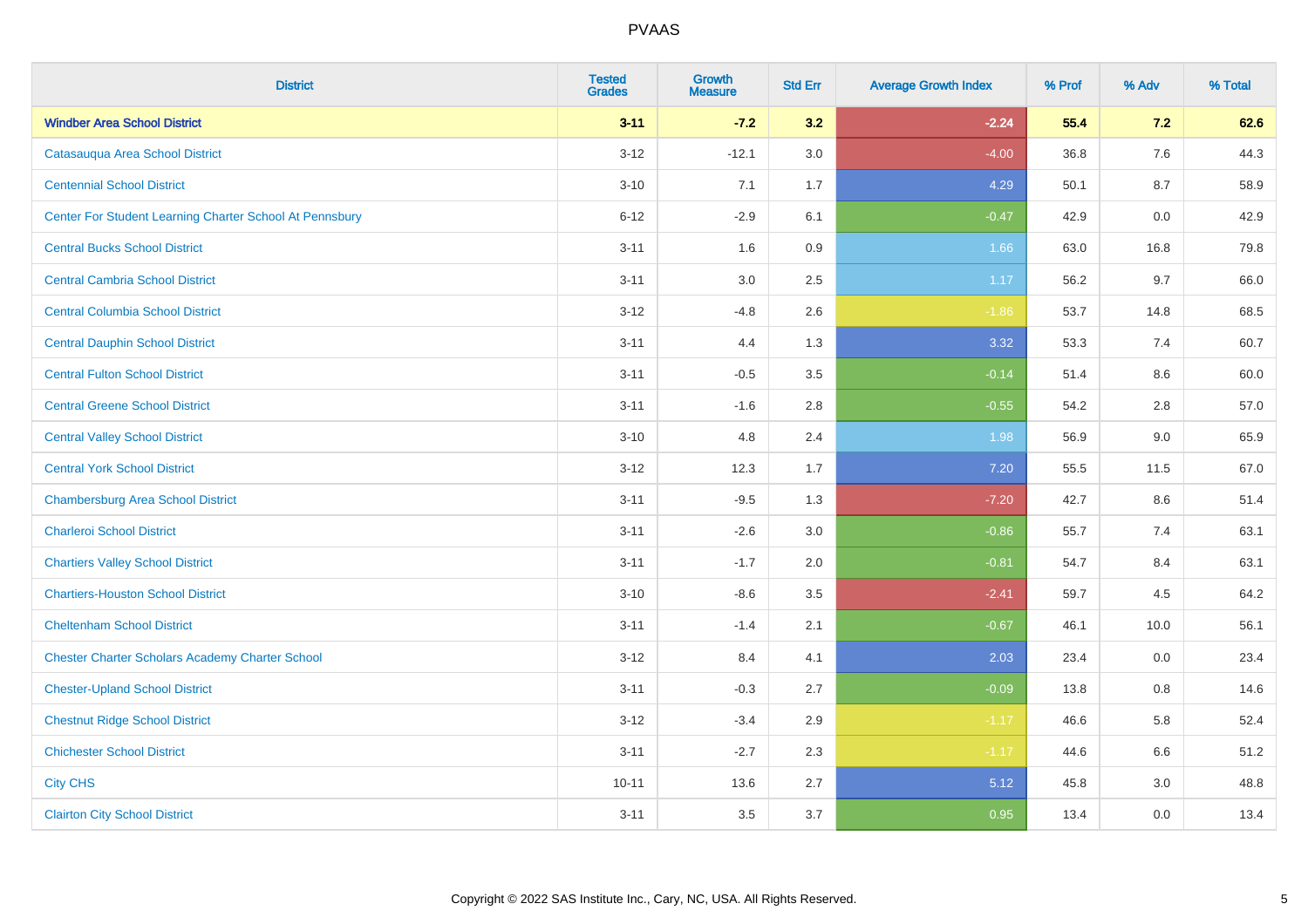| <b>District</b>                                    | <b>Tested</b><br><b>Grades</b> | <b>Growth</b><br><b>Measure</b> | <b>Std Err</b> | <b>Average Growth Index</b> | % Prof | % Adv   | % Total |
|----------------------------------------------------|--------------------------------|---------------------------------|----------------|-----------------------------|--------|---------|---------|
| <b>Windber Area School District</b>                | $3 - 11$                       | $-7.2$                          | 3.2            | $-2.24$                     | 55.4   | 7.2     | 62.6    |
| <b>Clarion Area School District</b>                | $3 - 11$                       | 10.3                            | 4.1            | 2.51                        | 45.4   | 14.6    | 60.0    |
| <b>Clarion-Limestone Area School District</b>      | $3-12$                         | $-2.5$                          | 4.1            | $-0.60$                     | 56.8   | $6.8\,$ | 63.6    |
| <b>Claysburg-Kimmel School District</b>            | $3 - 11$                       | $-5.7$                          | 4.0            | $-1.42$                     | 42.9   | $8.2\,$ | 51.0    |
| <b>Clearfield Area School District</b>             | $3 - 10$                       | $-9.4$                          | 2.6            | $-3.56$                     | 43.0   | 3.1     | 46.1    |
| <b>Coatesville Area School District</b>            | $3 - 11$                       | $-4.4$                          | 1.7            | $-2.62$                     | 36.3   | 4.2     | 40.5    |
| <b>Cocalico School District</b>                    | $3 - 11$                       | 10.6                            | 2.0            | 5.18                        | 50.8   | 14.1    | 64.8    |
| <b>Collegium Charter School</b>                    | $3 - 10$                       | 5.9                             | 2.5            | 2.33                        | 38.1   | 7.9     | 46.0    |
| <b>Colonial School District</b>                    | $3 - 11$                       | 14.0                            | 1.7            | 8.21                        | 60.2   | 19.6    | 79.8    |
| <b>Columbia Borough School District</b>            | $3 - 12$                       | $-3.1$                          | 3.5            | $-0.89$                     | 29.5   | 1.9     | 31.4    |
| <b>Columbia-Montour AVTS</b>                       | $9 - 10$                       | $-12.5$                         | 3.0            | $-4.16$                     | 22.3   | 0.6     | 22.9    |
| <b>Commodore Perry School District</b>             | $3 - 11$                       | 3.2                             | 5.5            | 0.58                        | 58.3   | 0.0     | 58.3    |
| <b>Commonwealth Charter Academy Charter School</b> | $3 - 10$                       | 9.1                             | 1.9            | 4.90                        | 47.2   | 9.1     | 56.3    |
| Community Academy Of Philadelphia Charter School   | $3 - 11$                       | 5.8                             | 2.7            | 2.12                        | 26.7   | 0.9     | 27.6    |
| <b>Conemaugh Township Area School District</b>     | $3-12$                         | $-3.7$                          | 3.4            | $-1.09$                     | 53.8   | 17.6    | 71.4    |
| <b>Conemaugh Valley School District</b>            | $3 - 12$                       | $-3.2$                          | 4.1            | $-0.78$                     | 48.2   | 5.6     | 53.7    |
| <b>Conestoga Valley School District</b>            | $3 - 11$                       | 8.7                             | 1.8            | 4.69                        | 60.3   | 13.5    | 73.8    |
| <b>Conewago Valley School District</b>             | $3-12$                         | $-0.9$                          | 2.0            | $-0.45$                     | 51.7   | 9.6     | 61.3    |
| <b>Conneaut School District</b>                    | $3 - 12$                       | $-7.5$                          | 2.6            | $-2.91$                     | 38.4   | 7.4     | 45.8    |
| <b>Connellsville Area School District</b>          | $3 - 11$                       | 6.1                             | 2.0            | 3.05                        | 45.4   | 7.8     | 53.2    |
| <b>Conrad Weiser Area School District</b>          | $3 - 11$                       | 3.6                             | 2.2            | 1.63                        | 52.1   | 2.1     | 54.2    |
| <b>Cornell School District</b>                     | $3 - 11$                       | $-1.6$                          | 5.0            | $-0.32$                     | 33.8   | 1.5     | 35.4    |
| <b>Cornwall-Lebanon School District</b>            | $3 - 11$                       | 8.3                             | 1.6            | 5.08                        | 47.2   | 8.4     | 55.6    |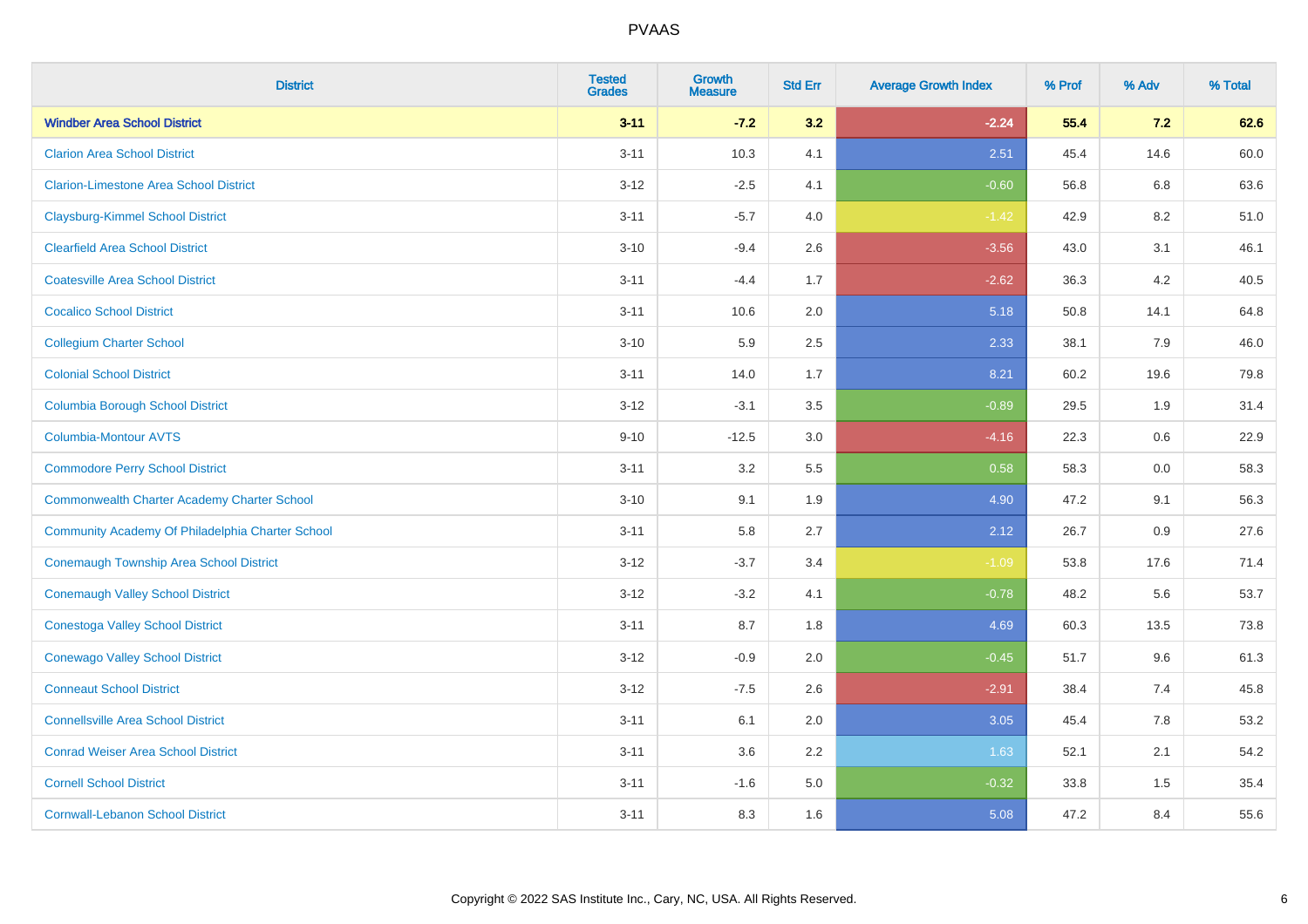| <b>District</b>                          | <b>Tested</b><br><b>Grades</b> | <b>Growth</b><br><b>Measure</b> | <b>Std Err</b> | <b>Average Growth Index</b> | % Prof | % Adv | % Total |
|------------------------------------------|--------------------------------|---------------------------------|----------------|-----------------------------|--------|-------|---------|
| <b>Windber Area School District</b>      | $3 - 11$                       | $-7.2$                          | 3.2            | $-2.24$                     | 55.4   | 7.2   | 62.6    |
| <b>Corry Area School District</b>        | $3 - 11$                       | $-5.3$                          | 2.6            | $-2.03$                     | 38.5   | 6.0   | 44.5    |
| <b>Coudersport Area School District</b>  | $3 - 11$                       | 7.7                             | 3.7            | 2.06                        | 55.7   | 8.2   | 63.9    |
| <b>Council Rock School District</b>      | $3 - 11$                       | 8.9                             | 1.2            | 7.65                        | 62.8   | 16.6  | 79.4    |
| <b>Cranberry Area School District</b>    | $3 - 12$                       | 9.2                             | 3.0            | 3.04                        | 47.5   | 10.2  | 57.6    |
| <b>Crawford Central School District</b>  | $3 - 11$                       | $-4.7$                          | 2.2            | $-2.15$                     | 40.6   | 10.5  | 51.1    |
| <b>Crestwood School District</b>         | $3 - 11$                       | $-0.4$                          | 2.4            | $-0.17$                     | 57.4   | 17.0  | 74.4    |
| <b>Cumberland Valley School District</b> | $3 - 12$                       | 18.5                            | 1.3            | 14.64                       | 60.7   | 23.4  | 84.1    |
| <b>Curwensville Area School District</b> | $3 - 11$                       | $-27.9$                         | 4.1            | $-6.72$                     | 42.5   | 4.1   | 46.6    |
| <b>Dallas School District</b>            | $3 - 11$                       | $-2.5$                          | $2.2\,$        | $-1.12$                     | 54.9   | 7.6   | 62.4    |
| <b>Dallastown Area School District</b>   | $3 - 11$                       | 13.5                            | 1.5            | 8.84                        | 56.0   | 17.9  | 73.8    |
| <b>Daniel Boone Area School District</b> | $3 - 12$                       | 5.7                             | 2.0            | 2.88                        | 51.0   | 11.5  | 62.6    |
| <b>Danville Area School District</b>     | $3 - 11$                       | 0.4                             | 2.6            | 0.15                        | 57.4   | 18.4  | 75.7    |
| Dauphin County Technical School          | $9 - 11$                       | $-45.5$                         | 2.6            | $-17.72$                    | 14.4   | 2.5   | 16.9    |
| <b>Deer Lakes School District</b>        | $3 - 11$                       | 17.0                            | 2.7            | 6.32                        | 61.5   | 16.4  | 77.9    |
| <b>Delaware Valley School District</b>   | $3 - 11$                       | 12.6                            | 1.8            | 6.93                        | 55.2   | 16.2  | 71.4    |
| <b>Derry Area School District</b>        | $3 - 11$                       | 13.2                            | 2.8            | 4.69                        | 60.0   | 12.5  | 72.5    |
| <b>Derry Township School District</b>    | $3 - 10$                       | 12.8                            | 2.0            | 6.39                        | 54.8   | 25.8  | 80.6    |
| <b>Donegal School District</b>           | $3 - 12$                       | 3.1                             | 2.4            | 1.29                        | 60.6   | 9.1   | 69.7    |
| <b>Dover Area School District</b>        | $3-12$                         | 6.0                             | 2.1            | 2.94                        | 52.2   | 6.0   | 58.2    |
| Downingtown Area School District         | $3 - 11$                       | 12.1                            | 1.1            | 10.67                       | 60.0   | 23.5  | 83.6    |
| Dr Robert Ketterer Charter School Inc    | $6 - 12$                       | 10.1                            | 5.0            | 2.04                        | 14.9   | 0.4   | 15.3    |
| <b>Dubois Area School District</b>       | $3 - 11$                       | $-6.2$                          | 2.0            | $-3.07$                     | 50.9   | 13.4  | 64.3    |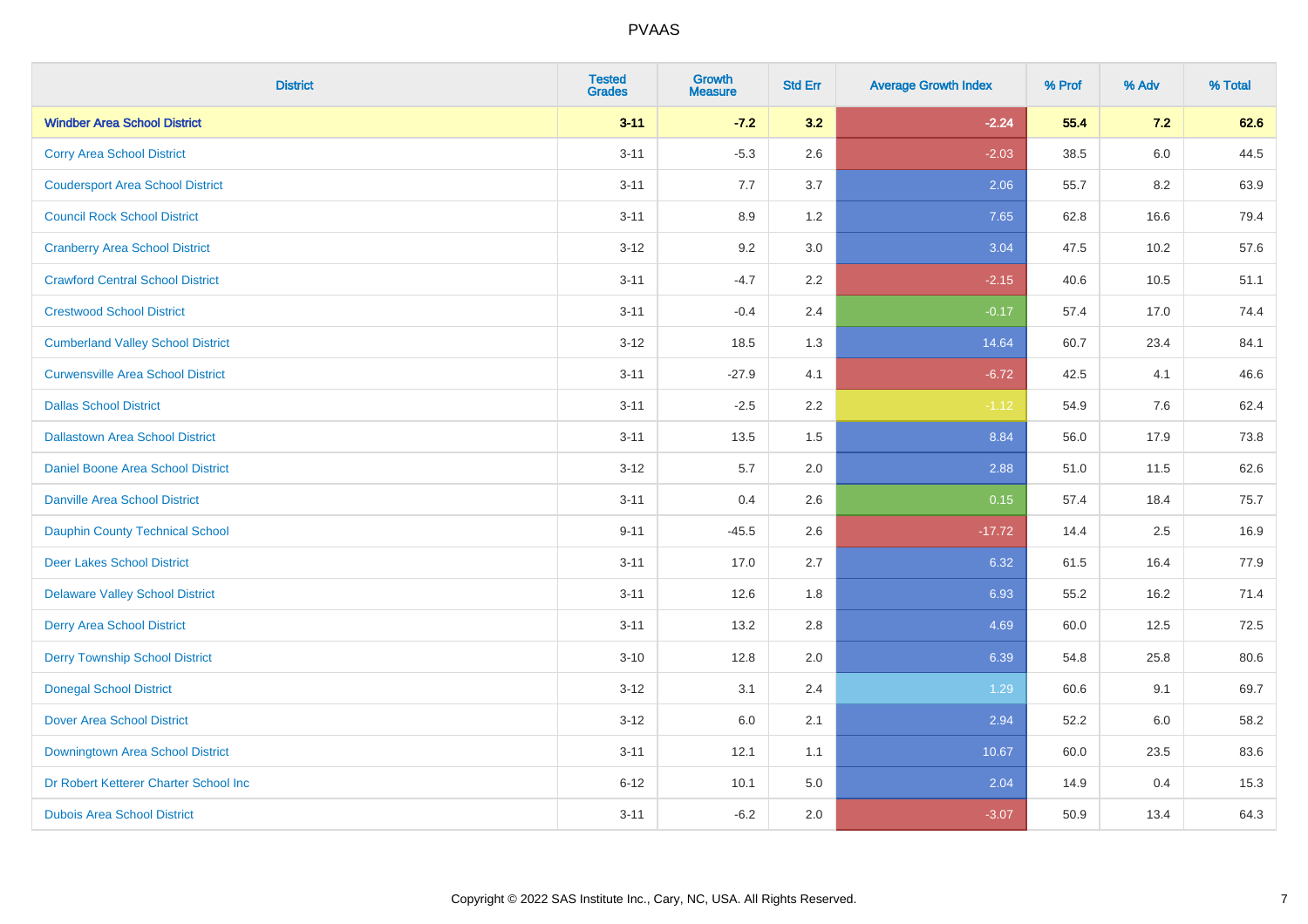| <b>District</b>                                   | <b>Tested</b><br><b>Grades</b> | <b>Growth</b><br><b>Measure</b> | <b>Std Err</b> | <b>Average Growth Index</b> | % Prof | % Adv | % Total |
|---------------------------------------------------|--------------------------------|---------------------------------|----------------|-----------------------------|--------|-------|---------|
| <b>Windber Area School District</b>               | $3 - 11$                       | $-7.2$                          | 3.2            | $-2.24$                     | 55.4   | 7.2   | 62.6    |
| <b>Dunmore School District</b>                    | $3 - 11$                       | $-7.7$                          | 2.9            | $-2.62$                     | 34.0   | 7.2   | 41.2    |
| <b>East Allegheny School District</b>             | $3 - 11$                       | $-6.3$                          | 3.3            | $-1.87$                     | 31.9   | 9.7   | 41.7    |
| <b>East Lycoming School District</b>              | $3 - 11$                       | $-6.0$                          | 2.7            | $-2.24$                     | 48.3   | 4.2   | 52.5    |
| <b>East Penn School District</b>                  | $3 - 11$                       | 4.1                             | 1.3            | 3.27                        | 55.8   | 11.5  | 67.3    |
| East Pennsboro Area School District               | $3 - 11$                       | $-4.2$                          | 2.5            | $-1.71$                     | 60.8   | 8.5   | 69.3    |
| East Stroudsburg Area School District             | $3 - 11$                       | 0.1                             | 1.6            | 0.05                        | 45.8   | 7.8   | 53.6    |
| <b>Eastern Lancaster County School District</b>   | $3 - 12$                       | 4.5                             | 2.2            | 2.09                        | 46.3   | 11.4  | 57.6    |
| <b>Eastern Lebanon County School District</b>     | $3 - 11$                       | 8.6                             | 2.2            | 3.84                        | 48.8   | 11.4  | 60.3    |
| <b>Eastern York School District</b>               | $3 - 11$                       | 9.6                             | 2.6            | 3.71                        | 56.3   | 12.6  | 68.9    |
| <b>Easton Area School District</b>                | $3 - 12$                       | $-4.1$                          | 1.4            | $-2.91$                     | 39.9   | 4.0   | 43.9    |
| <b>Elizabeth Forward School District</b>          | $3 - 11$                       | $-8.4$                          | 2.4            | $-3.41$                     | 51.7   | 4.0   | 55.7    |
| <b>Elizabethtown Area School District</b>         | $3-12$                         | $-0.9$                          | 1.9            | $-0.47$                     | 50.0   | 11.2  | 61.2    |
| <b>Elk Lake School District</b>                   | $3 - 11$                       | $-4.0$                          | 3.3            | $-1.23$                     | 46.2   | 3.3   | 49.4    |
| <b>Ellwood City Area School District</b>          | $3 - 11$                       | $-4.2$                          | 3.2            | $-1.29$                     | 54.1   | 14.1  | 68.2    |
| <b>Ephrata Area School District</b>               | $3 - 11$                       | 5.6                             | 1.8            | 3.12                        | 54.7   | 9.5   | 64.2    |
| <b>Erie City School District</b>                  | $3 - 12$                       | $-14.5$                         | 1.6            | $-9.26$                     | 25.4   | 3.0   | 28.4    |
| Esperanza Academy Charter School                  | $4 - 11$                       | 4.0                             | 2.5            | 1.61                        | 32.4   | 0.7   | 33.1    |
| <b>Esperanza Cyber Charter School</b>             | $3 - 11$                       | 7.1                             | 6.1            | 1.16                        | 9.1    | 0.0   | 9.1     |
| <b>Everett Area School District</b>               | $3 - 11$                       | 5.0                             | 3.4            | $1.47$                      | 60.5   | 1.3   | 61.8    |
| <b>Executive Education Academy Charter School</b> | $3 - 10$                       | $-6.5$                          | 3.1            | $-2.08$                     | 23.7   | 2.2   | 25.8    |
| <b>Exeter Township School District</b>            | $3 - 11$                       | $-10.4$                         | 1.9            | $-5.44$                     | 50.6   | 2.7   | 53.3    |
| <b>Fairfield Area School District</b>             | $3 - 11$                       | $-5.6$                          | 3.4            | $-1.66$                     | 57.9   | 4.0   | 61.8    |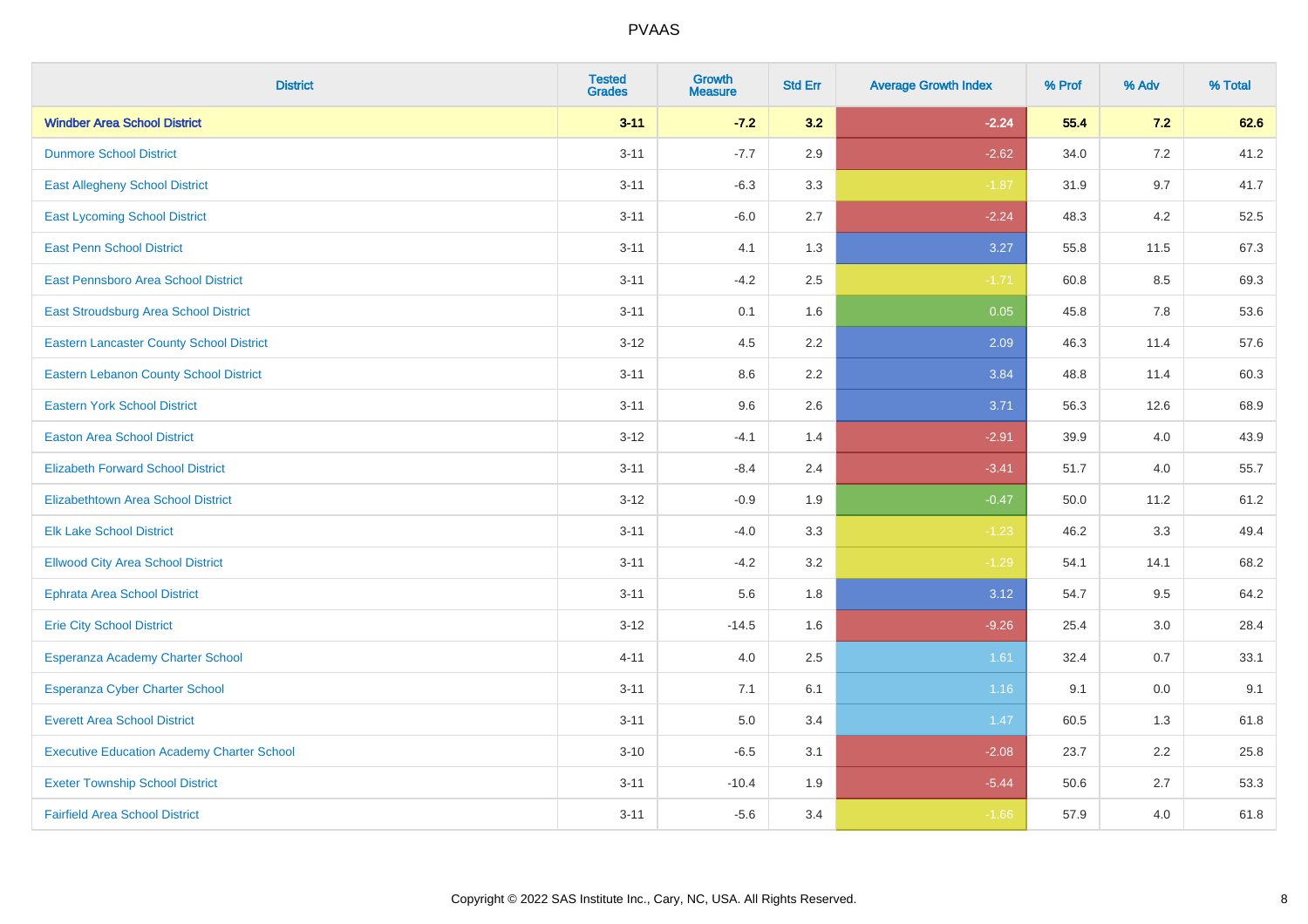| <b>District</b>                             | <b>Tested</b><br><b>Grades</b> | <b>Growth</b><br><b>Measure</b> | <b>Std Err</b> | <b>Average Growth Index</b> | % Prof | % Adv | % Total |
|---------------------------------------------|--------------------------------|---------------------------------|----------------|-----------------------------|--------|-------|---------|
| <b>Windber Area School District</b>         | $3 - 11$                       | $-7.2$                          | 3.2            | $-2.24$                     | 55.4   | 7.2   | 62.6    |
| <b>Fairview School District</b>             | $3 - 11$                       | 3.4                             | 2.6            | 1.32                        | 57.2   | 17.6  | 74.8    |
| <b>Fannett-Metal School District</b>        | $3 - 11$                       | $-3.4$                          | 5.1            | $-0.67$                     | 38.7   | 8.1   | 46.8    |
| <b>Farrell Area School District</b>         | $3 - 11$                       | $-10.4$                         | 4.3            | $-2.41$                     | 19.0   | 0.0   | 19.0    |
| <b>Ferndale Area School District</b>        | $3 - 10$                       | $-5.8$                          | 4.3            | $-1.33$                     | 40.0   | 0.0   | 40.0    |
| <b>Fleetwood Area School District</b>       | $3 - 10$                       | 12.2                            | 2.2            | 5.68                        | 53.5   | 11.6  | 65.2    |
| <b>Forbes Road School District</b>          | $3 - 11$                       | $2.8\,$                         | 5.1            | 0.56                        | 41.4   | 10.3  | 51.7    |
| <b>Forest Area School District</b>          | $3 - 11$                       | $-4.4$                          | 5.4            | $-0.81$                     | 36.2   | 2.1   | 38.3    |
| <b>Forest City Regional School District</b> | $3 - 12$                       | $-6.0$                          | 3.0            | $-1.96$                     | 44.1   | 0.0   | 44.1    |
| <b>Forest Hills School District</b>         | $3 - 11$                       | $-7.3$                          | 2.7            | $-2.74$                     | 41.1   | 13.7  | 54.8    |
| <b>Fort Cherry School District</b>          | $3 - 10$                       | $-5.9$                          | 3.8            | $-1.56$                     | 55.2   | 5.2   | 60.3    |
| <b>Fort Leboeuf School District</b>         | $3 - 11$                       | 11.7                            | 2.5            | 4.73                        | 48.5   | 21.1  | 69.6    |
| Fox Chapel Area School District             | $3 - 11$                       | 9.8                             | 1.8            | 5.36                        | 56.6   | 28.6  | 85.2    |
| <b>Franklin Area School District</b>        | $3 - 11$                       | 6.6                             | 2.8            | 2.34                        | 48.2   | 4.5   | 52.7    |
| <b>Franklin Regional School District</b>    | $3 - 11$                       | 2.0                             | 1.9            | 1.02                        | 66.7   | 15.5  | 82.1    |
| <b>Frazier School District</b>              | $3 - 11$                       | $-17.2$                         | 3.7            | $-4.70$                     | 37.1   | 1.6   | 38.7    |
| <b>Freedom Area School District</b>         | $3 - 11$                       | $-7.1$                          | 3.0            | $-2.37$                     | 43.8   | 4.2   | 47.9    |
| <b>Freeport Area School District</b>        | $3 - 10$                       | 9.7                             | 2.5            | 3.91                        | 57.5   | 17.8  | 75.3    |
| <b>Galeton Area School District</b>         | $3 - 11$                       | 2.2                             | 5.3            | 0.42                        | 41.3   | 4.4   | 45.6    |
| <b>Garnet Valley School District</b>        | $3 - 10$                       | 10.9                            | 1.7            | 6.53                        | 67.1   | 19.0  | 86.1    |
| <b>Gateway School District</b>              | $3 - 11$                       | 0.8                             | 2.2            | 0.38                        | 52.1   | 13.8  | 65.9    |
| <b>General Mclane School District</b>       | $3 - 11$                       | 3.1                             | 2.9            | 1.07                        | 62.3   | 4.9   | 67.2    |
| Gettysburg Area School District             | $3 - 11$                       | $-4.0$                          | 2.1            | $-1.89$                     | 45.3   | 14.0  | 59.3    |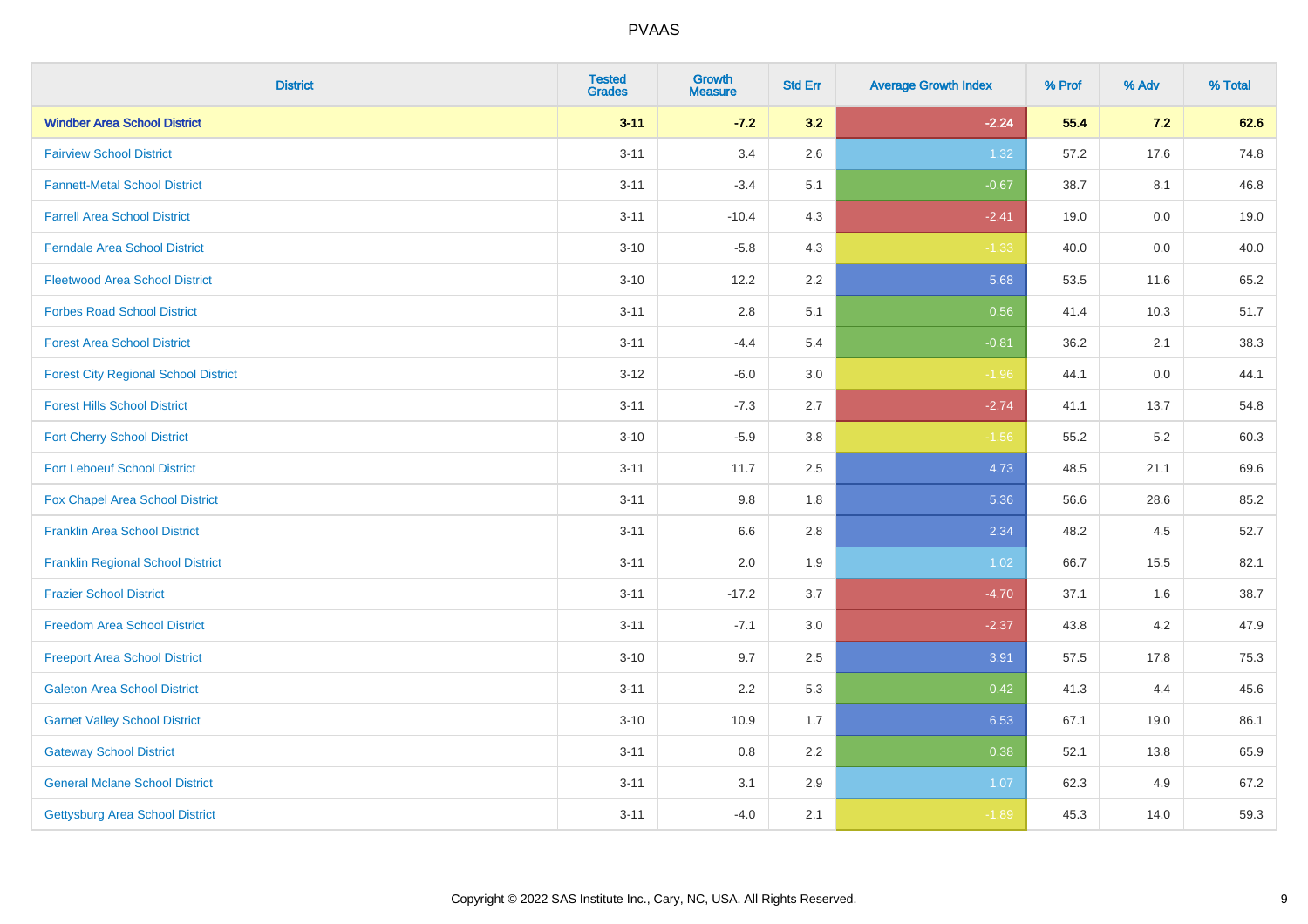| <b>District</b>                               | <b>Tested</b><br><b>Grades</b> | <b>Growth</b><br><b>Measure</b> | <b>Std Err</b> | <b>Average Growth Index</b> | % Prof | % Adv   | % Total |
|-----------------------------------------------|--------------------------------|---------------------------------|----------------|-----------------------------|--------|---------|---------|
| <b>Windber Area School District</b>           | $3 - 11$                       | $-7.2$                          | 3.2            | $-2.24$                     | 55.4   | 7.2     | 62.6    |
| <b>Gillingham Charter School</b>              | $3 - 11$                       | $-4.4$                          | 5.6            | $-0.77$                     | 20.8   | $8.3\,$ | 29.2    |
| <b>Girard School District</b>                 | $3 - 11$                       | $-0.6$                          | 2.7            | $-0.22$                     | 53.9   | 15.6    | 69.6    |
| <b>Glendale School District</b>               | $3 - 10$                       | $-0.9$                          | 3.7            | $-0.24$                     | 50.0   | 5.4     | 55.4    |
| <b>Governor Mifflin School District</b>       | $3 - 11$                       | 4.1                             | 1.8            | 2.33                        | 42.5   | 7.2     | 49.7    |
| <b>Great Valley School District</b>           | $3 - 11$                       | 15.0                            | 1.9            | 7.98                        | 50.0   | 35.0    | 85.0    |
| <b>Greater Johnstown School District</b>      | $3 - 11$                       | $-3.1$                          | 2.6            | $-1.19$                     | 26.1   | 0.0     | 26.1    |
| <b>Greater Latrobe School District</b>        | $3 - 11$                       | 0.6                             | 1.9            | 0.31                        | 55.5   | 14.1    | 69.5    |
| <b>Greater Nanticoke Area School District</b> | $3 - 12$                       | 11.2                            | 2.8            | 4.01                        | 38.0   | 12.4    | 50.4    |
| <b>Greencastle-Antrim School District</b>     | $3 - 11$                       | $-3.0$                          | 2.2            | $-1.36$                     | 62.4   | 9.9     | 72.3    |
| <b>Greensburg Salem School District</b>       | $3 - 11$                       | $-4.4$                          | 2.4            | $-1.88$                     | 47.6   | 4.9     | 52.4    |
| <b>Greenville Area School District</b>        | $3 - 11$                       | 0.7                             | 2.9            | 0.26                        | 53.4   | 6.9     | 60.3    |
| <b>Greenwood School District</b>              | $3 - 11$                       | 15.9                            | 3.9            | 4.11                        | 50.0   | 25.0    | 75.0    |
| <b>Grove City Area School District</b>        | $3 - 12$                       | 5.1                             | 2.4            | 2.09                        | 36.4   | 16.5    | 52.8    |
| <b>Halifax Area School District</b>           | $3 - 11$                       | 4.7                             | 3.9            | 1.22                        | 61.5   | 9.6     | 71.2    |
| <b>Hamburg Area School District</b>           | $3 - 11$                       | 8.9                             | 2.5            | 3.63                        | 43.5   | 8.2     | 51.7    |
| <b>Hampton Township School District</b>       | $3 - 11$                       | 5.1                             | 2.2            | 2.35                        | 54.0   | 28.2    | 82.2    |
| <b>Hanover Area School District</b>           | $3 - 11$                       | 2.2                             | 4.6            | 0.48                        | 42.9   | 5.7     | 48.6    |
| <b>Hanover Public School District</b>         | $3 - 11$                       | 5.2                             | $2.8\,$        | 1.83                        | 52.2   | 14.4    | 66.7    |
| <b>Harbor Creek School District</b>           | $3 - 11$                       | $-7.1$                          | 2.7            | $-2.67$                     | 48.8   | 15.2    | 64.0    |
| Harmony Area School District                  | $3 - 10$                       | 4.5                             | 6.3            | 0.72                        | 33.3   | 13.3    | 46.7    |
| <b>Harrisburg City School District</b>        | $3 - 11$                       | $-0.4$                          | 2.1            | $-0.19$                     | 15.1   | 0.4     | 15.5    |
| Hatboro-Horsham School District               | $3 - 11$                       | $-12.8$                         | 1.7            | $-7.47$                     | 45.6   | 7.2     | 52.8    |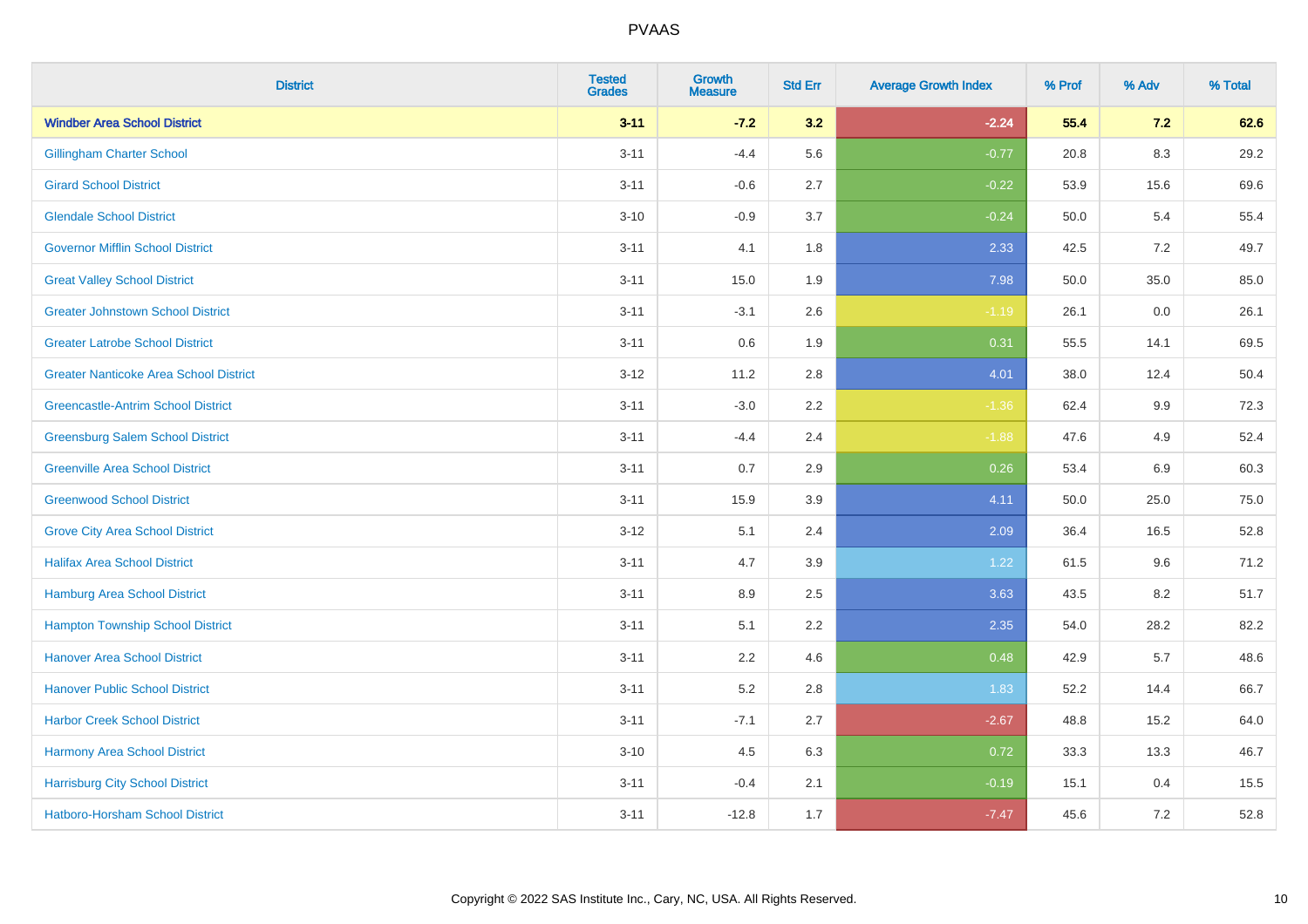| <b>District</b>                               | <b>Tested</b><br><b>Grades</b> | <b>Growth</b><br><b>Measure</b> | <b>Std Err</b> | <b>Average Growth Index</b> | % Prof | % Adv   | % Total |
|-----------------------------------------------|--------------------------------|---------------------------------|----------------|-----------------------------|--------|---------|---------|
| <b>Windber Area School District</b>           | $3 - 11$                       | $-7.2$                          | 3.2            | $-2.24$                     | 55.4   | 7.2     | 62.6    |
| <b>Haverford Township School District</b>     | $3 - 11$                       | 8.0                             | 1.5            | 5.27                        | 53.0   | 25.5    | 78.6    |
| <b>Hazleton Area School District</b>          | $3 - 11$                       | 9.6                             | 1.4            | 6.77                        | 45.0   | 7.8     | 52.9    |
| <b>Hempfield Area School District</b>         | $3 - 12$                       | 4.6                             | 1.6            | 2.86                        | 53.5   | 20.1    | 73.6    |
| <b>Hempfield School District</b>              | $3 - 11$                       | 0.1                             | 1.4            | 0.08                        | 58.2   | 9.9     | 68.2    |
| <b>Hermitage School District</b>              | $3 - 12$                       | 3.8                             | 2.4            | 1.60                        | 57.5   | 9.3     | 66.8    |
| <b>Highlands School District</b>              | $3 - 11$                       | $-7.4$                          | 2.7            | $-2.76$                     | 44.4   | 3.7     | 48.2    |
| Hollidaysburg Area School District            | $3 - 11$                       | 6.0                             | 2.1            | 2.88                        | 57.1   | 12.3    | 69.4    |
| <b>Homer-Center School District</b>           | $3 - 11$                       | 9.7                             | 3.6            | 2.70                        | 45.1   | 17.2    | 62.3    |
| Hope For Hyndman Charter School               | $3 - 11$                       | $-2.0$                          | 6.1            | $-0.32$                     | 33.3   | 0.0     | 33.3    |
| <b>Hopewell Area School District</b>          | $3 - 11$                       | 2.6                             | 2.7            | 0.97                        | 58.4   | 4.0     | 62.4    |
| Huntingdon Area School District               | $3 - 11$                       | $-2.0$                          | 2.7            | $-0.72$                     | 36.8   | 10.3    | 47.0    |
| Imhotep Institute Charter High School         | $9 - 11$                       | $-5.3$                          | 5.8            | $-0.92$                     | 25.0   | $0.0\,$ | 25.0    |
| Indiana Area School District                  | $3 - 11$                       | $-5.3$                          | 2.3            | $-2.28$                     | 47.6   | 18.4    | 66.1    |
| <b>Innovative Arts Academy Charter School</b> | $6 - 11$                       | $-9.1$                          | 3.7            | $-2.44$                     | 9.5    | $0.0\,$ | 9.5     |
| Insight PA Cyber Charter School               | $3 - 11$                       | 0.7                             | 5.7            | 0.12                        | 50.0   | 4.8     | 54.8    |
| <b>Interboro School District</b>              | $3 - 12$                       | $-7.3$                          | 2.1            | $-3.43$                     | 46.6   | 4.8     | 51.4    |
| <b>Iroquois School District</b>               | $3 - 11$                       | 13.1                            | 3.0            | 4.35                        | 48.2   | 7.8     | 56.0    |
| <b>Jamestown Area School District</b>         | $3 - 11$                       | 13.5                            | 4.2            | 3.19                        | 64.4   | 13.3    | 77.8    |
| Jeannette City School District                | $3 - 11$                       | $-4.3$                          | $3.8\,$        | $-1.13$                     | 46.7   | 7.5     | 54.2    |
| Jefferson County-Dubois AVTS                  | $9 - 11$                       | $-16.2$                         | 3.9            | $-4.16$                     | 23.0   | 0.0     | 23.0    |
| Jefferson-Morgan School District              | $3 - 10$                       | $-9.9$                          | 4.2            | $-2.35$                     | 43.8   | 4.2     | 47.9    |
| <b>Jenkintown School District</b>             | $3 - 11$                       | 12.5                            | 4.4            | 2.84                        | 54.6   | 29.6    | 84.1    |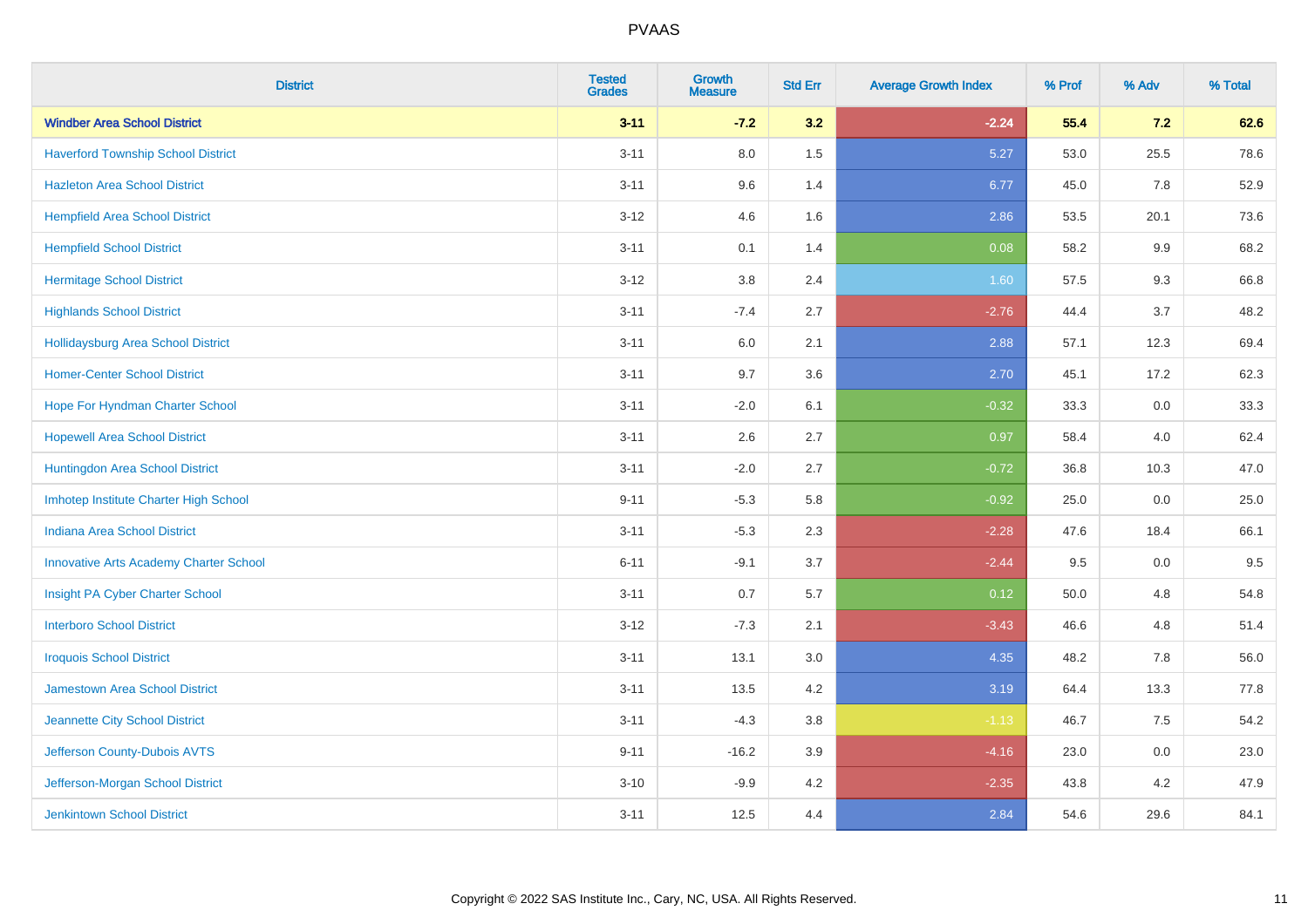| <b>District</b>                                 | <b>Tested</b><br><b>Grades</b> | <b>Growth</b><br><b>Measure</b> | <b>Std Err</b> | <b>Average Growth Index</b> | % Prof | % Adv   | % Total |
|-------------------------------------------------|--------------------------------|---------------------------------|----------------|-----------------------------|--------|---------|---------|
| <b>Windber Area School District</b>             | $3 - 11$                       | $-7.2$                          | 3.2            | $-2.24$                     | 55.4   | 7.2     | 62.6    |
| <b>Jersey Shore Area School District</b>        | $3 - 11$                       | 0.5                             | 2.6            | 0.21                        | 47.1   | $9.2\,$ | 56.2    |
| Jim Thorpe Area School District                 | $3 - 11$                       | $-5.8$                          | 2.7            | $-2.19$                     | 33.3   | 7.4     | 40.7    |
| Johnsonburg Area School District                | $3 - 11$                       | $-14.1$                         | 3.9            | $-3.62$                     | 54.0   | 4.6     | 58.6    |
| <b>Juniata County School District</b>           | $3 - 12$                       | $-4.9$                          | 2.1            | $-2.26$                     | 38.5   | 2.9     | 41.4    |
| <b>Juniata Valley School District</b>           | $3 - 11$                       | $-3.9$                          | 3.5            | $-1.10$                     | 44.4   | 3.5     | 47.8    |
| <b>Kane Area School District</b>                | $3 - 10$                       | $-3.7$                          | 3.2            | $-1.17$                     | 39.5   | 9.9     | 49.4    |
| <b>Karns City Area School District</b>          | $3 - 11$                       | $-6.0$                          | 2.9            | $-2.03$                     | 53.1   | 8.3     | 61.5    |
| <b>Kennett Consolidated School District</b>     | $3 - 11$                       | 4.8                             | 1.8            | 2.61                        | 52.5   | 10.7    | 63.2    |
| <b>Keystone Central School District</b>         | $3 - 11$                       | $-5.1$                          | 2.0            | $-2.46$                     | 44.7   | 4.6     | 49.4    |
| <b>Keystone Education Center Charter School</b> | $3 - 12$                       | $-12.9$                         | 5.9            | $-2.19$                     | 28.0   | 0.0     | 28.0    |
| <b>Keystone Oaks School District</b>            | $3 - 11$                       | 5.5                             | 2.6            | 2.07                        | 53.2   | 12.1    | 65.4    |
| <b>Keystone School District</b>                 | $3 - 11$                       | 3.1                             | 3.3            | 0.94                        | 50.6   | $6.5\,$ | 57.1    |
| <b>KIPP Dubois Charter School</b>               | $9 - 10$                       | 4.7                             | 3.3            | 1.40                        | 31.0   | 1.4     | 32.4    |
| <b>Kiski Area School District</b>               | $3 - 11$                       | $-3.7$                          | 2.0            | $-1.86$                     | 57.4   | 10.4    | 67.8    |
| <b>Kutztown Area School District</b>            | $3 - 12$                       | $-0.2$                          | 3.2            | $-0.05$                     | 55.4   | 13.3    | 68.7    |
| La Academia Partnership Charter School          | $6 - 11$                       | $-11.0$                         | 4.7            | $-2.34$                     | 6.8    | 0.0     | 6.8     |
| Lackawanna Trail School District                | $3 - 10$                       | $-21.7$                         | 3.5            | $-6.20$                     | 38.5   | 1.5     | 40.0    |
| <b>Lakeland School District</b>                 | $3 - 11$                       | 1.1                             | 2.8            | 0.38                        | 48.6   | 3.7     | 52.3    |
| Lake-Lehman School District                     | $3 - 11$                       | 10.8                            | 2.7            | 3.93                        | 55.3   | 7.9     | 63.2    |
| <b>Lakeview School District</b>                 | $3 - 11$                       | $-0.9$                          | 3.7            | $-0.24$                     | 60.3   | 3.2     | 63.5    |
| Lampeter-Strasburg School District              | $3 - 12$                       | $-8.6$                          | 2.0            | $-4.33$                     | 55.1   | 9.8     | 64.8    |
| <b>Lancaster School District</b>                | $3 - 12$                       | $-15.8$                         | 1.5            | $-10.90$                    | 14.6   | 2.3     | 16.9    |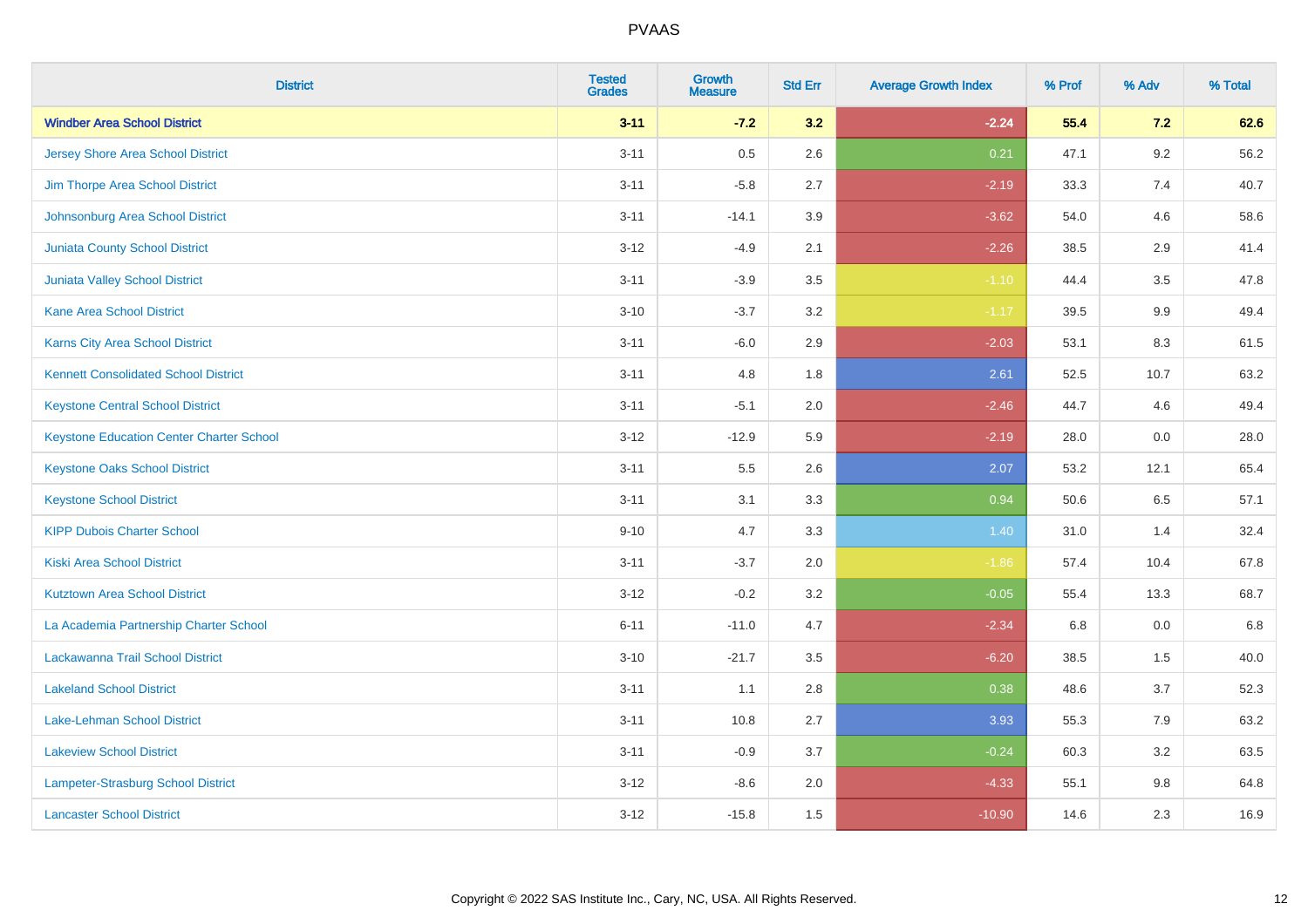| <b>District</b>                                    | <b>Tested</b><br><b>Grades</b> | <b>Growth</b><br><b>Measure</b> | <b>Std Err</b> | <b>Average Growth Index</b> | % Prof | % Adv   | % Total |
|----------------------------------------------------|--------------------------------|---------------------------------|----------------|-----------------------------|--------|---------|---------|
| <b>Windber Area School District</b>                | $3 - 11$                       | $-7.2$                          | 3.2            | $-2.24$                     | 55.4   | 7.2     | 62.6    |
| <b>Laurel Highlands School District</b>            | $3 - 11$                       | 4.3                             | 2.4            | 1.81                        | 44.9   | 9.6     | 54.5    |
| <b>Laurel School District</b>                      | $3 - 11$                       | 1.8                             | 3.1            | 0.59                        | 70.1   | 2.3     | 72.4    |
| <b>Lawrence County CTC</b>                         | $10 - 11$                      | $-21.7$                         | 3.6            | $-6.05$                     | 19.8   | $0.0\,$ | 19.8    |
| <b>Lebanon School District</b>                     | $3 - 11$                       | $-1.6$                          | 1.9            | $-0.80$                     | 24.4   | 2.6     | 27.0    |
| Leechburg Area School District                     | $3 - 11$                       | 4.4                             | 4.0            | 1.09                        | 47.8   | 19.6    | 67.4    |
| Lehigh Career & Technical Institute                | $10 - 12$                      | 5.6                             | 5.6            | 0.99                        | 78.3   | 0.0     | 78.3    |
| Lehigh Valley Academy Regional Charter School      | $3 - 11$                       | 0.7                             | 2.3            | 0.32                        | 46.3   | 5.0     | 51.4    |
| Lehigh Valley Charter High School For The Arts     | $9 - 10$                       | 7.3                             | 2.6            | 2.82                        | 62.3   | 18.2    | 80.5    |
| Lehighton Area School District                     | $3 - 11$                       | $-1.6$                          | 2.3            | $-0.70$                     | 51.1   | 5.6     | 56.7    |
| <b>Lewisburg Area School District</b>              | $3 - 11$                       | $-2.7$                          | 2.6            | $-1.03$                     | 57.0   | 18.5    | 75.6    |
| <b>Ligonier Valley School District</b>             | $3 - 11$                       | 4.2                             | 3.1            | 1.34                        | 59.1   | 10.3    | 69.5    |
| Lincoln Leadership Academy Charter School          | $3-12$                         | 14.2                            | 6.4            | 2.22                        | 23.5   | $0.0\,$ | 23.5    |
| <b>Lincoln Park Performing Arts Charter School</b> | $7 - 11$                       | 3.6                             | 2.5            | 1.42                        | 59.6   | 14.7    | 74.3    |
| <b>Line Mountain School District</b>               | $3 - 11$                       | 4.1                             | 3.2            | 1.27                        | 52.9   | 9.2     | 62.1    |
| <b>Littlestown Area School District</b>            | $3 - 11$                       | 11.4                            | 2.5            | 4.62                        | 55.2   | 10.4    | 65.6    |
| <b>Lower Dauphin School District</b>               | $3 - 11$                       | 0.6                             | 1.9            | 0.33                        | 49.2   | 12.6    | 61.8    |
| <b>Lower Merion School District</b>                | $3 - 11$                       | 19.0                            | 1.3            | 14.93                       | 55.6   | 29.9    | 85.5    |
| <b>Lower Moreland Township School District</b>     | $3 - 11$                       | 2.0                             | 2.2            | 0.95                        | 62.8   | 17.0    | 79.8    |
| <b>Loyalsock Township School District</b>          | $3 - 12$                       | 4.2                             | 2.8            | 1.47                        | 54.3   | 2.1     | 56.4    |
| <b>Mahanoy Area School District</b>                | $3 - 10$                       | $-9.0$                          | 3.6            | $-2.49$                     | 26.2   | 1.6     | 27.9    |
| <b>Manheim Central School District</b>             | $3 - 11$                       | 2.1                             | 2.1            | 1.01                        | 53.2   | 11.6    | 64.8    |
| <b>Manheim Township School District</b>            | $3 - 12$                       | $-0.9$                          | 1.6            | $-0.58$                     | 53.2   | 15.5    | 68.7    |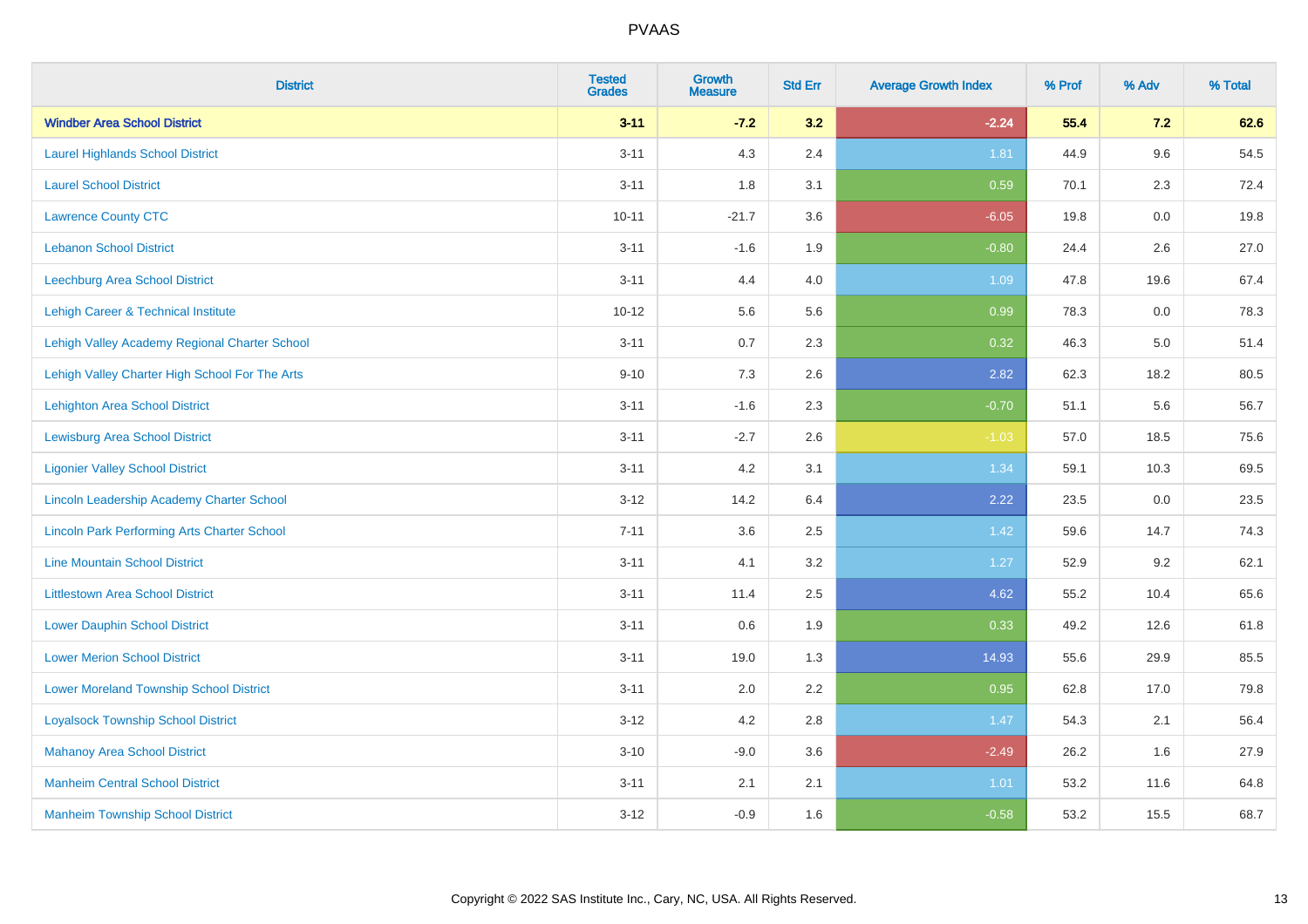| <b>District</b>                                | <b>Tested</b><br><b>Grades</b> | <b>Growth</b><br><b>Measure</b> | <b>Std Err</b> | <b>Average Growth Index</b> | % Prof | % Adv | % Total |
|------------------------------------------------|--------------------------------|---------------------------------|----------------|-----------------------------|--------|-------|---------|
| <b>Windber Area School District</b>            | $3 - 11$                       | $-7.2$                          | 3.2            | $-2.24$                     | 55.4   | 7.2   | 62.6    |
| <b>Marion Center Area School District</b>      | $3 - 10$                       | $-12.0$                         | 3.1            | $-3.87$                     | 33.7   | 1.1   | 34.8    |
| Maritime Academy Charter School                | $3 - 10$                       | $-11.4$                         | 3.5            | $-3.29$                     | 15.2   | 0.0   | 15.2    |
| <b>Marple Newtown School District</b>          | $3 - 11$                       | 2.0                             | 2.4            | 0.81                        | 57.6   | 12.8  | 70.4    |
| <b>Mars Area School District</b>               | $3 - 10$                       | 5.7                             | 2.1            | 2.75                        | 57.9   | 18.2  | 76.1    |
| <b>MaST Community Charter School</b>           | $3 - 10$                       | $-4.1$                          | 2.7            | $-1.52$                     | 44.0   | 9.5   | 53.4    |
| <b>MaST Community Charter School II</b>        | $3 - 10$                       | 4.4                             | 3.2            | 1.37                        | 28.4   | 3.4   | 31.8    |
| Mastery Charter High School-Lenfest Campus     | $7 - 11$                       | 2.5                             | 5.7            | 0.43                        | 40.0   | 0.0   | 40.0    |
| <b>Mastery Charter School - Gratz Campus</b>   | $7 - 10$                       | $-23.9$                         | 4.5            | $-5.29$                     | 2.9    | 0.0   | 2.9     |
| <b>Mastery Charter School - Hardy Williams</b> | $3 - 11$                       | 11.4                            | 3.4            | 3.33                        | 44.3   | 5.7   | 50.0    |
| <b>Mastery Charter School - Pickett Campus</b> | $6 - 10$                       | 5.6                             | 5.7            | 1.00                        | 27.8   | 0.0   | 27.8    |
| Mastery Charter School - Shoemaker Campus      | $7 - 10$                       | 4.1                             | 3.0            | 1.34                        | 20.9   | 3.3   | 24.2    |
| <b>Mastery Charter School - Thomas Campus</b>  | $3 - 10$                       | 2.1                             | 6.2            | 0.33                        | 28.6   | 0.0   | 28.6    |
| <b>Mcguffey School District</b>                | $3 - 11$                       | 2.1                             | 2.6            | 0.81                        | 57.7   | 3.1   | 60.8    |
| <b>Mckeesport Area School District</b>         | $3 - 12$                       | 9.0                             | 2.4            | 3.72                        | 31.0   | 4.5   | 35.5    |
| Mechanicsburg Area School District             | $3 - 11$                       | 5.9                             | 1.8            | 3.29                        | 57.2   | 13.7  | 70.9    |
| <b>Mercer Area School District</b>             | $3 - 11$                       | $-0.2$                          | 3.3            | $-0.06$                     | 56.0   | 8.0   | 64.0    |
| <b>Methacton School District</b>               | $3 - 11$                       | 2.5                             | 1.7            | 1.43                        | 62.5   | 16.4  | 79.0    |
| Meyersdale Area School District                | $3 - 11$                       | 4.2                             | 4.0            | 1.07                        | 43.1   | 6.9   | 50.0    |
| <b>Mid Valley School District</b>              | $3 - 10$                       | $-1.7$                          | 3.0            | $-0.55$                     | 45.1   | 7.8   | 52.9    |
| Middletown Area School District                | $3 - 11$                       | $-5.3$                          | 2.6            | $-2.05$                     | 46.4   | 5.3   | 51.7    |
| <b>Midd-West School District</b>               | $3 - 11$                       | 10.3                            | 2.7            | 3.80                        | 58.0   | 13.4  | 71.4    |
| <b>Mifflin County School District</b>          | $3 - 11$                       | 9.1                             | 1.7            | 5.49                        | 47.1   | 6.7   | 53.8    |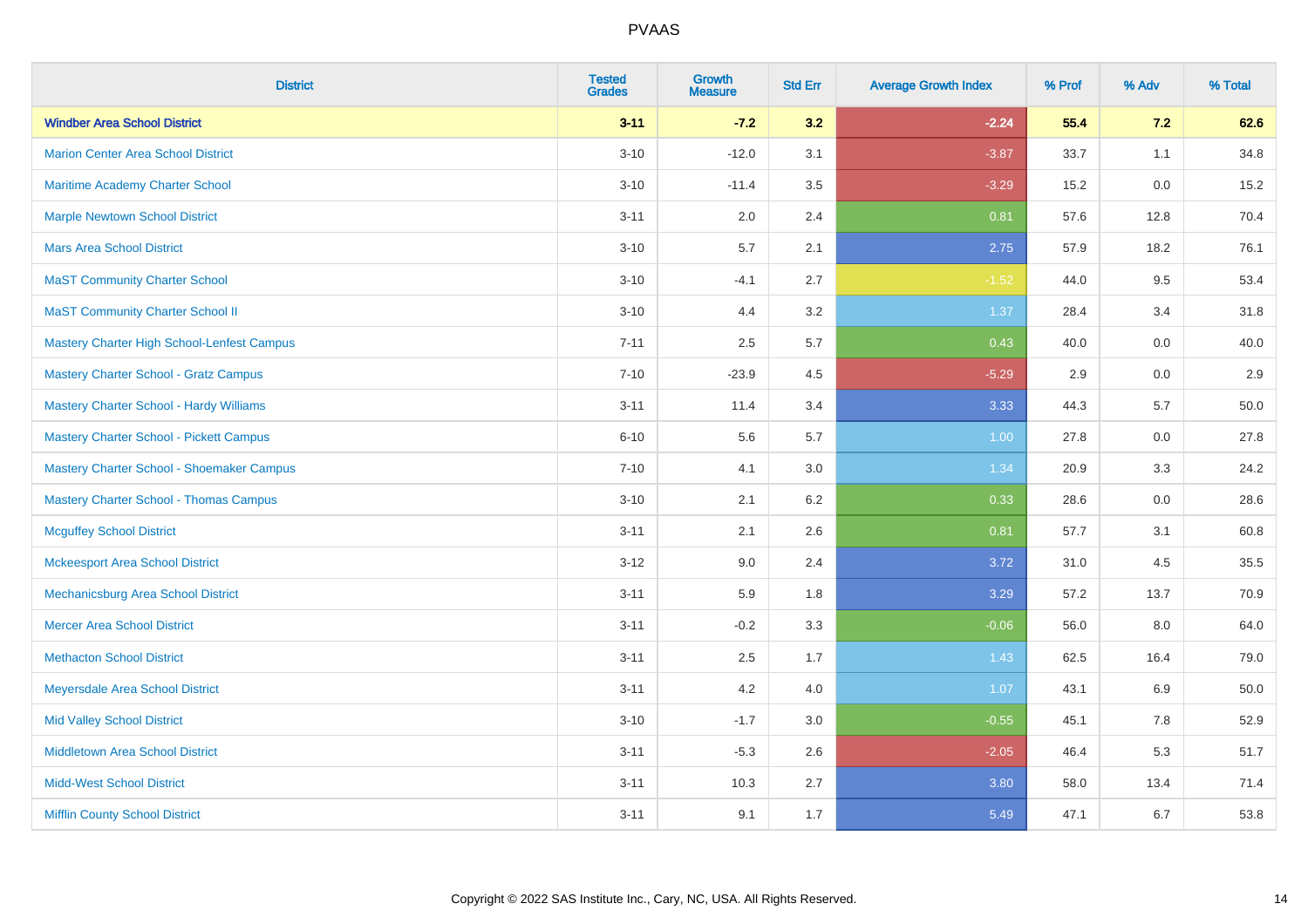| <b>District</b>                            | <b>Tested</b><br><b>Grades</b> | <b>Growth</b><br><b>Measure</b> | <b>Std Err</b> | <b>Average Growth Index</b> | % Prof | % Adv   | % Total |
|--------------------------------------------|--------------------------------|---------------------------------|----------------|-----------------------------|--------|---------|---------|
| <b>Windber Area School District</b>        | $3 - 11$                       | $-7.2$                          | 3.2            | $-2.24$                     | 55.4   | 7.2     | 62.6    |
| Mifflinburg Area School District           | $3 - 11$                       | $-15.8$                         | 2.5            | $-6.30$                     | 42.4   | $4.0\,$ | 46.4    |
| <b>Millcreek Township School District</b>  | $3 - 11$                       | 3.1                             | 1.5            | 2.06                        | 55.6   | 14.2    | 69.7    |
| <b>Millersburg Area School District</b>    | $3 - 11$                       | 6.2                             | 3.8            | 1.63                        | 51.8   | 7.4     | 59.3    |
| <b>Millville Area School District</b>      | $3-12$                         | $-0.9$                          | 4.7            | $-0.18$                     | 51.4   | 5.4     | 56.8    |
| <b>Milton Area School District</b>         | $3 - 11$                       | $-8.7$                          | 2.5            | $-3.52$                     | 45.4   | $6.9\,$ | 52.3    |
| <b>Minersville Area School District</b>    | $3 - 11$                       | $-14.4$                         | 3.7            | $-3.90$                     | 39.3   | 3.3     | 42.6    |
| <b>Mohawk Area School District</b>         | $3 - 11$                       | $-7.5$                          | 3.1            | $-2.45$                     | 49.4   | 11.0    | 60.4    |
| <b>Monessen City School District</b>       | $3 - 10$                       | 8.3                             | 4.5            | 1.85                        | 42.9   | 2.9     | 45.7    |
| <b>Moniteau School District</b>            | $3 - 11$                       | $-11.8$                         | 3.3            | $-3.56$                     | 50.0   | 6.3     | 56.3    |
| <b>Montgomery Area School District</b>     | $3 - 11$                       | 10.7                            | 3.6            | 2.96                        | 48.7   | 12.4    | 61.1    |
| <b>Montour School District</b>             | $3 - 11$                       | $-1.8$                          | 2.1            | $-0.88$                     | 61.4   | 15.1    | 76.5    |
| <b>Montoursville Area School District</b>  | $3 - 12$                       | 10.8                            | 2.5            | 4.24                        | 44.6   | 20.1    | 64.8    |
| <b>Montrose Area School District</b>       | $3 - 10$                       | $-5.5$                          | 3.0            | $-1.82$                     | 46.7   | 5.4     | 52.2    |
| Moon Area School District                  | $3 - 11$                       | 8.2                             | 1.9            | 4.25                        | 58.7   | 18.5    | 77.2    |
| Morrisville Borough School District        | $3 - 11$                       | 4.8                             | 4.3            | 1.10                        | 30.2   | 2.3     | 32.6    |
| <b>Moshannon Valley School District</b>    | $3 - 10$                       | $-7.0$                          | 3.4            | $-2.01$                     | 48.5   | 0.0     | 48.5    |
| <b>Mount Carmel Area School District</b>   | $3 - 11$                       | $-0.6$                          | 3.1            | $-0.18$                     | 45.3   | 2.1     | 47.4    |
| <b>Mount Pleasant Area School District</b> | $3 - 11$                       | $-5.0$                          | 2.6            | $-1.93$                     | 52.6   | 0.0     | 52.6    |
| <b>Mount Union Area School District</b>    | $3 - 10$                       | $-6.1$                          | 3.1            | $-1.97$                     | 32.2   | 3.4     | 35.6    |
| <b>Mountain View School District</b>       | $3 - 11$                       | 20.9                            | 3.5            | 5.91                        | 57.8   | 20.3    | 78.1    |
| Mt Lebanon School District                 | $3 - 11$                       | $-1.0$                          | 1.5            | $-0.70$                     | 61.9   | 24.0    | 85.9    |
| <b>Muhlenberg School District</b>          | $3 - 10$                       | 4.0                             | 1.9            | 2.10                        | 34.2   | 2.6     | 36.8    |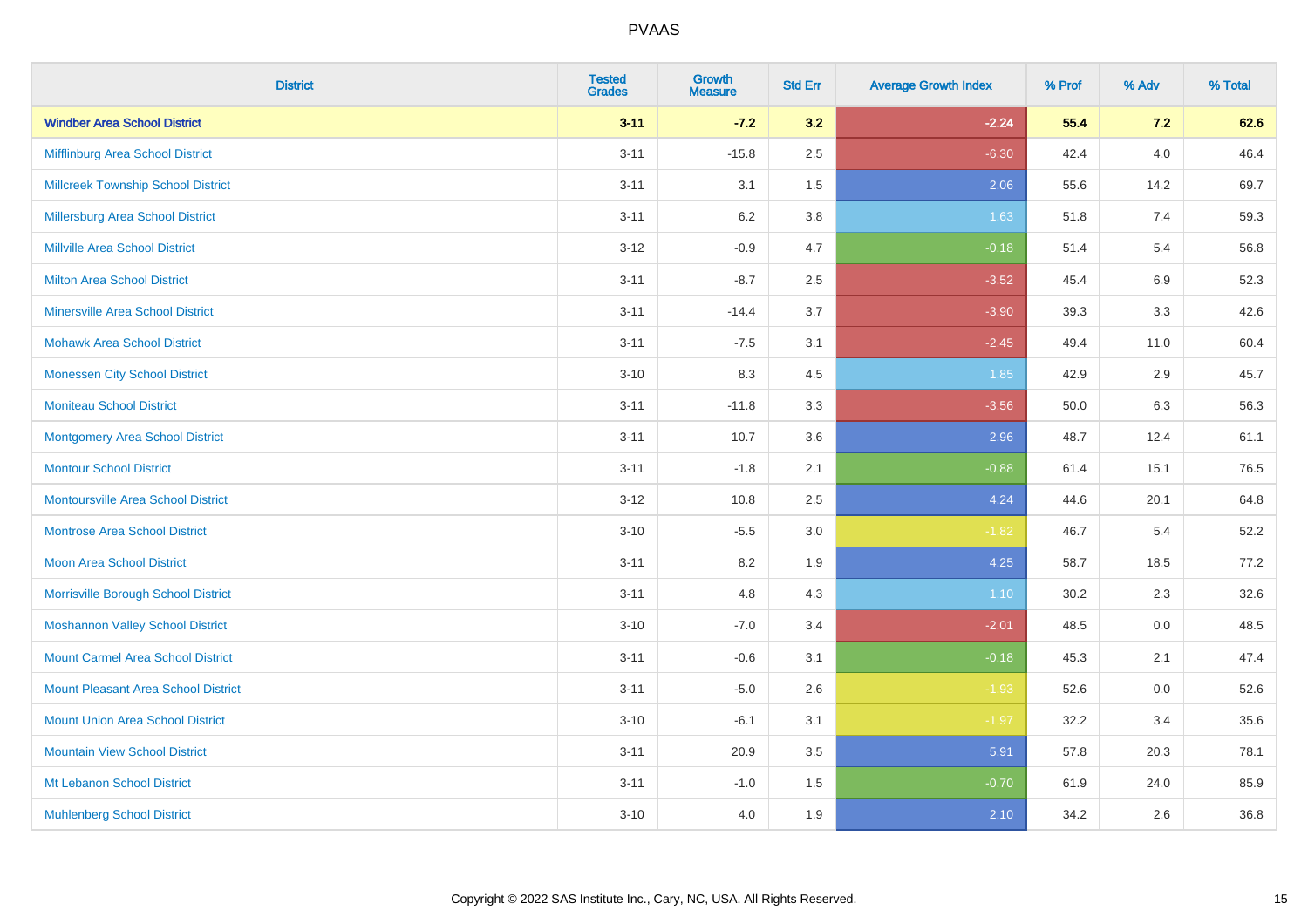| <b>District</b>                            | <b>Tested</b><br><b>Grades</b> | <b>Growth</b><br><b>Measure</b> | <b>Std Err</b> | <b>Average Growth Index</b> | % Prof | % Adv   | % Total |
|--------------------------------------------|--------------------------------|---------------------------------|----------------|-----------------------------|--------|---------|---------|
| <b>Windber Area School District</b>        | $3 - 11$                       | $-7.2$                          | 3.2            | $-2.24$                     | 55.4   | 7.2     | 62.6    |
| Multicultural Academy Charter School       | $9 - 11$                       | 9.5                             | 3.5            | 2.69                        | 22.0   | $0.0\,$ | 22.0    |
| <b>Muncy School District</b>               | $3 - 11$                       | $-8.1$                          | 3.7            | $-2.21$                     | 42.0   | 3.8     | 45.8    |
| <b>Nazareth Area School District</b>       | $3 - 11$                       | $-4.7$                          | 1.7            | $-2.82$                     | 59.2   | $9.9\,$ | 69.0    |
| <b>Neshaminy School District</b>           | $3 - 11$                       | 4.0                             | 1.3            | 3.02                        | 58.7   | 9.5     | 68.2    |
| <b>Neshannock Township School District</b> | $3 - 10$                       | $-9.7$                          | 2.9            | $-3.34$                     | 62.4   | 5.6     | 67.9    |
| <b>New Brighton Area School District</b>   | $3 - 11$                       | 4.6                             | 3.1            | 1.47                        | 60.9   | 5.8     | 66.7    |
| <b>New Castle Area School District</b>     | $3 - 12$                       | $-6.4$                          | 2.4            | $-2.66$                     | 32.5   | 4.3     | 36.8    |
| <b>New Foundations Charter School</b>      | $3 - 11$                       | 5.4                             | 2.2            | 2.41                        | 47.2   | 2.5     | 49.8    |
| New Hope-Solebury School District          | $3 - 11$                       | 7.5                             | 2.9            | 2.57                        | 68.2   | 22.7    | 90.9    |
| New Kensington-Arnold School District      | $3 - 11$                       | $-0.4$                          | 3.8            | $-0.10$                     | 40.7   | 3.7     | 44.4    |
| <b>Newport School District</b>             | $3 - 12$                       | 1.4                             | 3.5            | 0.41                        | 51.5   | 10.3    | 61.8    |
| Norristown Area School District            | $3 - 12$                       | $-12.8$                         | 1.6            | $-7.98$                     | 23.5   | $2.3\,$ | 25.7    |
| North Allegheny School District            | $3 - 11$                       | 17.4                            | 1.3            | 13.52                       | 59.5   | 28.1    | 87.6    |
| North Clarion County School District       | $3 - 12$                       | 3.7                             | 4.3            | 0.85                        | 67.5   | 15.0    | 82.5    |
| <b>North East School District</b>          | $3 - 11$                       | $-9.3$                          | 3.1            | $-3.02$                     | 62.6   | 14.4    | 77.0    |
| <b>North Hills School District</b>         | $3 - 11$                       | $-1.8$                          | 1.8            | $-0.96$                     | 59.1   | 14.1    | 73.2    |
| North Penn School District                 | $3 - 11$                       | 9.1                             | 1.1            | 8.36                        | 55.8   | 17.0    | 72.8    |
| <b>North Pocono School District</b>        | $3 - 11$                       | $-2.3$                          | 3.4            | $-0.68$                     | 52.0   | 16.4    | 68.5    |
| North Schuylkill School District           | $3 - 11$                       | $-1.0$                          | 2.4            | $-0.42$                     | 41.8   | 5.1     | 46.8    |
| <b>North Star School District</b>          | $3 - 11$                       | $-8.7$                          | 3.5            | $-2.51$                     | 47.8   | 6.0     | 53.7    |
| Northampton Area School District           | $3 - 11$                       | 4.0                             | 1.6            | 2.51                        | 52.3   | 10.8    | 63.1    |
| <b>Northeast Bradford School District</b>  | $3 - 10$                       | $-3.1$                          | 4.0            | $-0.78$                     | 33.9   | 3.4     | 37.3    |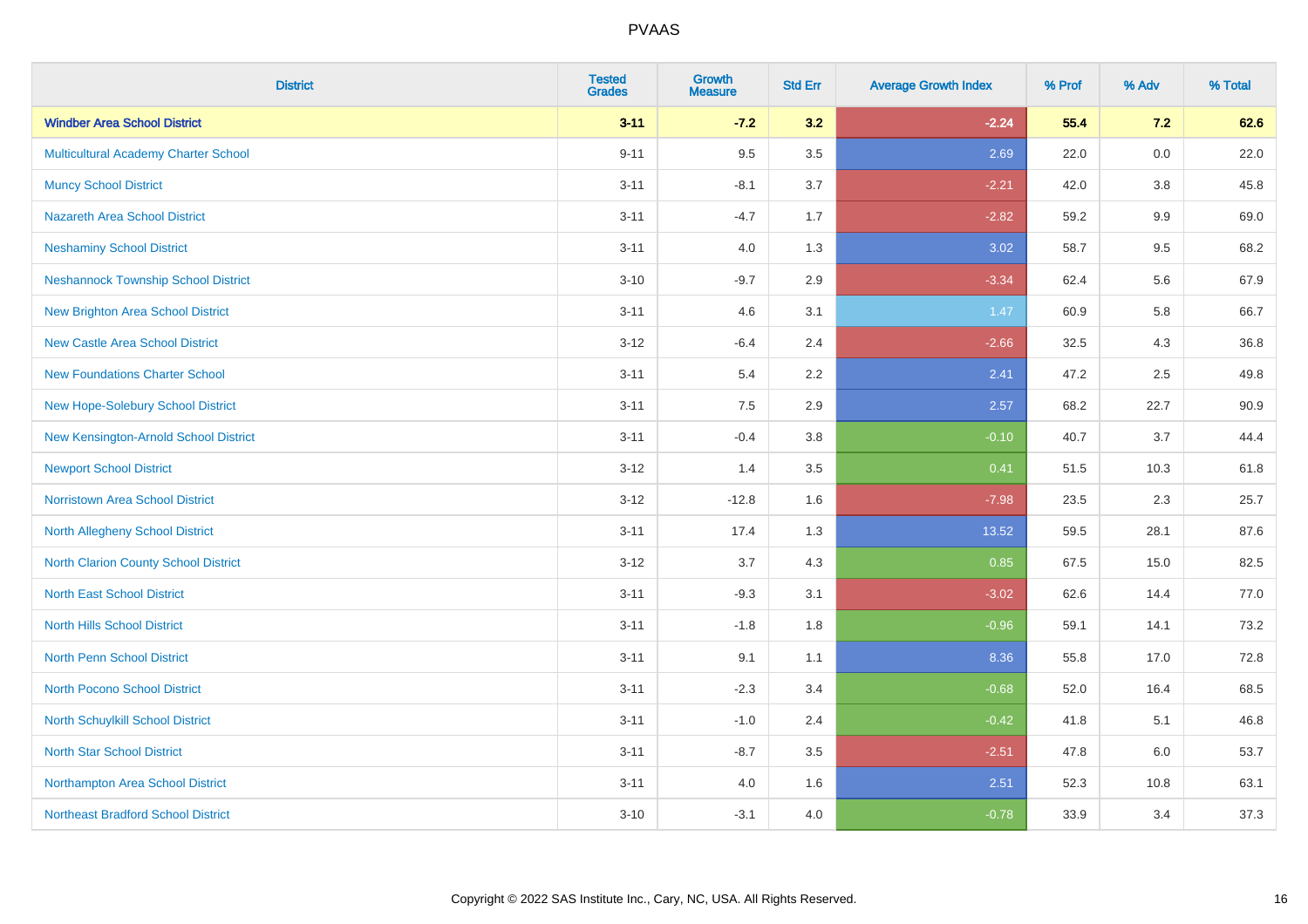| <b>District</b>                         | <b>Tested</b><br><b>Grades</b> | <b>Growth</b><br><b>Measure</b> | <b>Std Err</b> | <b>Average Growth Index</b> | % Prof | % Adv | % Total |
|-----------------------------------------|--------------------------------|---------------------------------|----------------|-----------------------------|--------|-------|---------|
| <b>Windber Area School District</b>     | $3 - 11$                       | $-7.2$                          | 3.2            | $-2.24$                     | 55.4   | $7.2$ | 62.6    |
| Northeastern York School District       | $3 - 11$                       | 5.9                             | 2.0            | 3.03                        | 51.1   | 16.6  | 67.6    |
| Northern Bedford County School District | $3 - 11$                       | 16.5                            | 3.6            | 4.58                        | 51.7   | 20.0  | 71.7    |
| Northern Cambria School District        | $3 - 11$                       | 10.0                            | 3.3            | 3.04                        | 47.4   | 5.1   | 52.6    |
| Northern Lebanon School District        | $3 - 11$                       | 0.4                             | 2.5            | 0.15                        | 28.0   | 3.0   | 31.0    |
| Northern Lehigh School District         | $3 - 12$                       | $-10.4$                         | 2.7            | $-3.82$                     | 28.0   | 9.3   | 37.3    |
| <b>Northern Potter School District</b>  | $3 - 12$                       | $-13.1$                         | 4.6            | $-2.84$                     | 37.5   | 0.0   | 37.5    |
| Northern Tioga School District          | $3 - 12$                       | $-7.5$                          | 2.8            | $-2.64$                     | 54.0   | 1.2   | 55.2    |
| Northern York County School District    | $3 - 11$                       | 15.6                            | 2.0            | 7.98                        | 57.4   | 11.5  | 68.8    |
| <b>Northgate School District</b>        | $3 - 11$                       | 6.3                             | 3.6            | 1.73                        | 53.3   | 16.7  | 70.0    |
| Northwest Area School District          | $3 - 10$                       | $-10.0$                         | 3.8            | $-2.59$                     | 34.6   | 7.3   | 41.8    |
| Northwestern Lehigh School District     | $3 - 11$                       | 2.2                             | 2.3            | 0.93                        | 53.3   | 9.7   | 63.0    |
| <b>Northwestern School District</b>     | $3 - 11$                       | $-24.9$                         | 3.5            | $-7.13$                     | 42.6   | 2.9   | 45.6    |
| <b>Norwin School District</b>           | $3 - 11$                       | 18.0                            | 1.7            | 10.37                       | 58.5   | 27.0  | 85.4    |
| Octorara Area School District           | $3 - 11$                       | 9.1                             | 2.4            | 3.82                        | 52.1   | 8.5   | 60.6    |
| Oil City Area School District           | $3 - 11$                       | $-2.9$                          | 2.6            | $-1.08$                     | 44.4   | 5.8   | 50.2    |
| <b>Old Forge School District</b>        | $3 - 12$                       | $-5.9$                          | 3.4            | $-1.73$                     | 52.9   | 7.1   | 60.0    |
| <b>Oley Valley School District</b>      | $3 - 11$                       | $-0.4$                          | 2.8            | $-0.15$                     | 43.1   | 12.9  | 56.0    |
| <b>Oswayo Valley School District</b>    | $3 - 12$                       | 8.5                             | 5.0            | 1.68                        | 50.0   | 16.7  | 66.7    |
| <b>Otto-Eldred School District</b>      | $3 - 11$                       | $-0.7$                          | 4.2            | $-0.15$                     | 56.2   | 6.2   | 62.5    |
| <b>Owen J Roberts School District</b>   | $3 - 11$                       | $-12.3$                         | 1.6            | $-7.61$                     | 57.0   | 11.9  | 69.0    |
| <b>Oxford Area School District</b>      | $3 - 11$                       | $-4.3$                          | 1.9            | $-2.26$                     | 41.3   | 8.0   | 49.3    |
| <b>Palisades School District</b>        | $3 - 11$                       | $-8.7$                          | 2.8            | $-3.06$                     | 53.8   | 6.7   | 60.5    |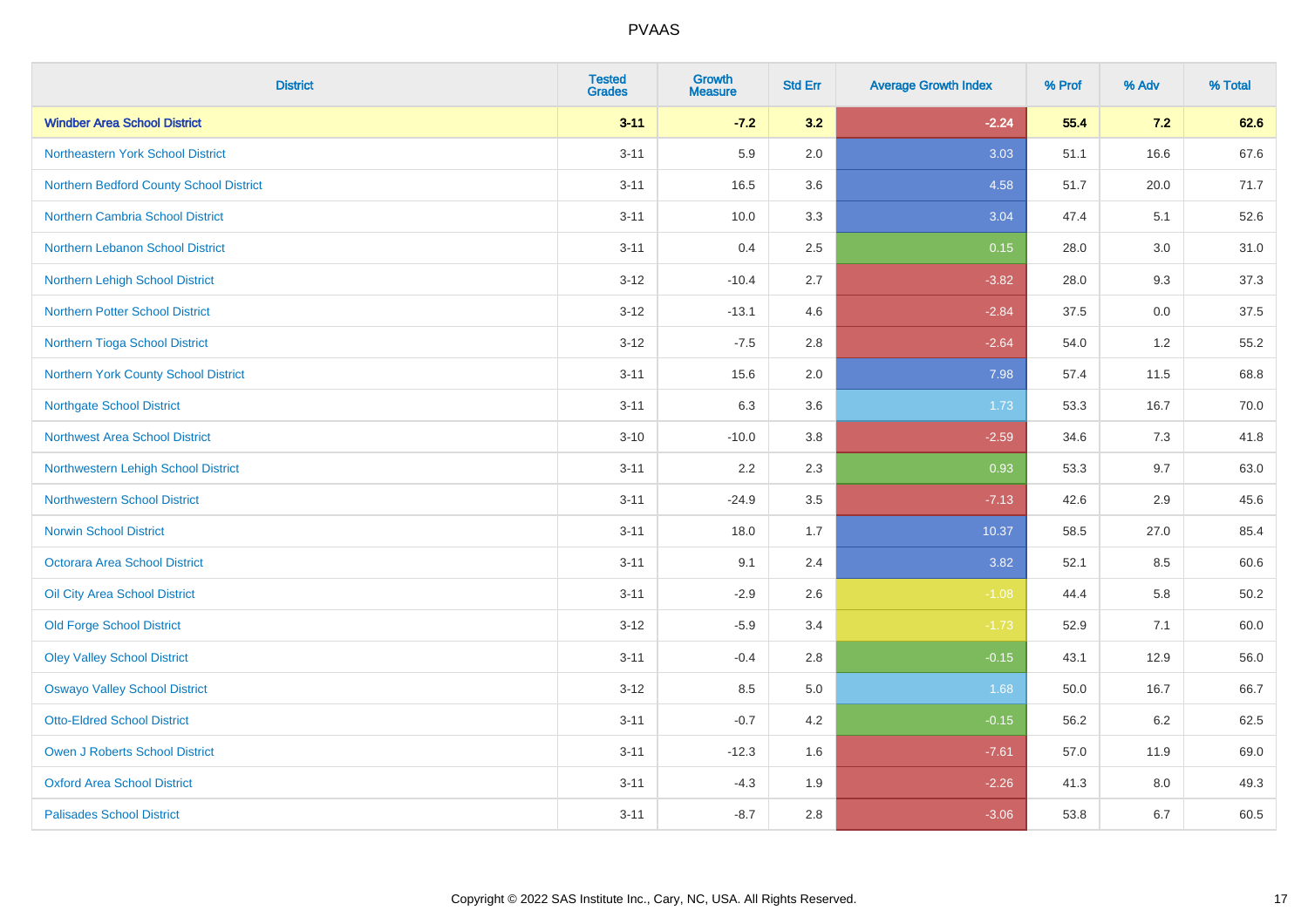| <b>District</b>                               | <b>Tested</b><br><b>Grades</b> | <b>Growth</b><br><b>Measure</b> | <b>Std Err</b> | <b>Average Growth Index</b> | % Prof | % Adv | % Total |
|-----------------------------------------------|--------------------------------|---------------------------------|----------------|-----------------------------|--------|-------|---------|
| <b>Windber Area School District</b>           | $3 - 11$                       | $-7.2$                          | 3.2            | $-2.24$                     | 55.4   | 7.2   | 62.6    |
| <b>Palmerton Area School District</b>         | $3 - 11$                       | $-1.2$                          | 3.0            | $-0.39$                     | 57.4   | 5.0   | 62.4    |
| Palmyra Area School District                  | $3 - 11$                       | 5.6                             | 1.9            | 2.96                        | 56.4   | 15.6  | 72.0    |
| <b>Panther Valley School District</b>         | $3 - 12$                       | $-0.6$                          | 3.3            | $-0.19$                     | 47.9   | 4.3   | 52.1    |
| <b>Parkland School District</b>               | $3 - 11$                       | 5.3                             | 1.2            | 4.30                        | 58.0   | 22.3  | 80.4    |
| Pen Argyl Area School District                | $3-12$                         | 9.2                             | 2.7            | 3.46                        | 50.0   | 12.6  | 62.6    |
| Penn Cambria School District                  | $3 - 11$                       | $-0.0$                          | 2.7            | $-0.01$                     | 61.5   | $7.7$ | 69.2    |
| <b>Penn Hills School District</b>             | $3 - 11$                       | $-7.6$                          | 2.6            | $-2.94$                     | 33.1   | 0.7   | 33.8    |
| <b>Penn Manor School District</b>             | $3 - 11$                       | $-0.4$                          | 1.6            | $-0.25$                     | 51.9   | 12.6  | 64.5    |
| <b>Penncrest School District</b>              | $3 - 11$                       | 5.7                             | 2.2            | 2.57                        | 47.2   | 7.1   | 54.3    |
| <b>Penn-Delco School District</b>             | $3 - 11$                       | $-6.8$                          | 1.9            | $-3.51$                     | 46.6   | 3.2   | 49.8    |
| <b>Pennridge School District</b>              | $3 - 10$                       | $-16.8$                         | 1.4            | $-11.59$                    | 46.8   | 8.0   | 54.9    |
| <b>Penns Manor Area School District</b>       | $3 - 12$                       | $-17.0$                         | 3.7            | $-4.52$                     | 29.7   | 3.1   | 32.8    |
| <b>Penns Valley Area School District</b>      | $3-12$                         | 14.0                            | 2.9            | 4.80                        | 41.9   | 23.1  | 65.0    |
| <b>Pennsbury School District</b>              | $3 - 11$                       | 11.7                            | 1.5            | 7.90                        | 60.1   | 21.3  | 81.3    |
| Pennsylvania Cyber Charter School             | $3 - 11$                       | 11.6                            | 1.5            | 7.54                        | 46.3   | 5.0   | 51.3    |
| Pennsylvania Distance Learning Charter School | $3-12$                         | 9.3                             | 4.2            | 2.22                        | 42.2   | 3.1   | 45.3    |
| Pennsylvania Leadership Charter School        | $3 - 11$                       | 4.6                             | 2.2            | 2.13                        | 55.4   | 11.2  | 66.7    |
| Pennsylvania Virtual Charter School           | $3 - 11$                       | 11.8                            | 3.5            | 3.37                        | 56.5   | 11.1  | 67.6    |
| <b>Penn-Trafford School District</b>          | $3 - 11$                       | 13.4                            | 1.7            | 7.87                        | 62.3   | 21.9  | 84.2    |
| People For People Charter School              | $3 - 12$                       | 13.3                            | 5.5            | 2.43                        | 13.5   | 0.0   | 13.5    |
| <b>Pequea Valley School District</b>          | $3 - 11$                       | $-5.8$                          | 3.2            | $-1.80$                     | 39.8   | 9.1   | 48.9    |
| <b>Perkiomen Valley School District</b>       | $3 - 11$                       | $-3.5$                          | 1.6            | $-2.18$                     | 53.8   | 13.4  | 67.2    |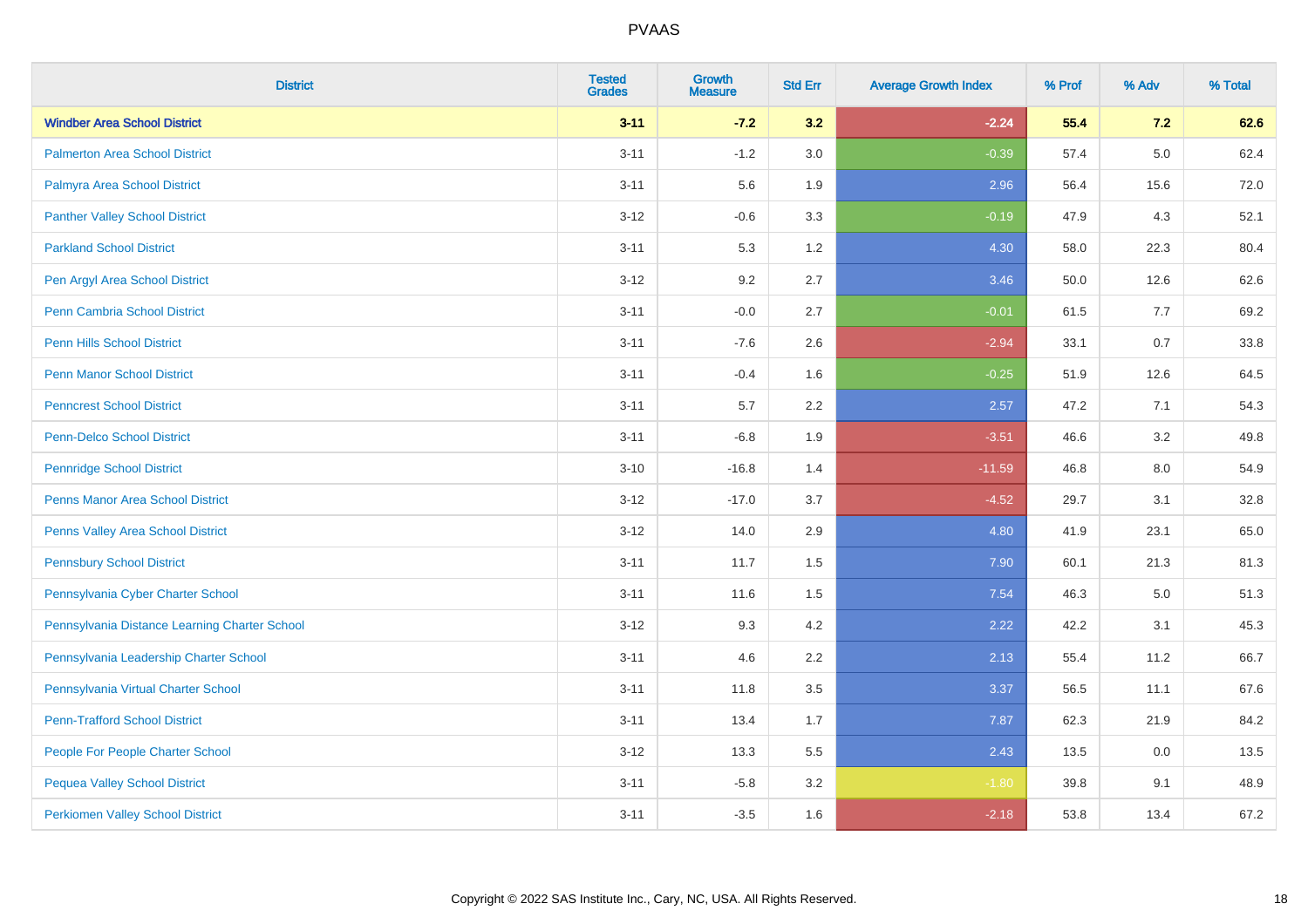| <b>District</b>                                                       | <b>Tested</b><br><b>Grades</b> | <b>Growth</b><br><b>Measure</b> | <b>Std Err</b> | <b>Average Growth Index</b> | % Prof | % Adv | % Total |
|-----------------------------------------------------------------------|--------------------------------|---------------------------------|----------------|-----------------------------|--------|-------|---------|
| <b>Windber Area School District</b>                                   | $3 - 11$                       | $-7.2$                          | 3.2            | $-2.24$                     | 55.4   | $7.2$ | 62.6    |
| Perseus House Charter School Of Excellence                            | $6 - 11$                       | $-5.2$                          | 3.0            | $-1.72$                     | 16.5   | 0.0   | 16.5    |
| <b>Peters Township School District</b>                                | $3 - 11$                       | 5.0                             | 1.8            | 2.76                        | 59.8   | 26.1  | 85.9    |
| Philadelphia Academy Charter School                                   | $3 - 11$                       | $-8.9$                          | 2.9            | $-3.04$                     | 50.5   | 2.9   | 53.4    |
| Philadelphia City School District                                     | $3 - 12$                       | 7.5                             | 0.6            | 12.64                       | 38.4   | 7.0   | 45.4    |
| Philadelphia Electrical & Tech Charter High School                    | $10 - 10$                      | $-0.5$                          | 2.9            | $-0.15$                     | 8.8    | 0.0   | 8.8     |
| Philipsburg-Osceola Area School District                              | $3 - 11$                       | $-24.8$                         | 3.3            | $-7.43$                     | 19.7   | 2.6   | 22.4    |
| <b>Phoenixville Area School District</b>                              | $3 - 11$                       | $-1.7$                          | 2.1            | $-0.83$                     | 59.9   | 10.6  | 70.5    |
| <b>Pine Grove Area School District</b>                                | $3 - 11$                       | $-7.7$                          | 2.9            | $-2.66$                     | 42.3   | 7.7   | 50.0    |
| <b>Pine-Richland School District</b>                                  | $3 - 11$                       | 11.5                            | 1.8            | 6.31                        | 60.6   | 24.4  | 85.0    |
| <b>Pittsburgh School District</b>                                     | $3 - 11$                       | $-3.3$                          | 1.1            | $-3.04$                     | 33.9   | 8.2   | 42.1    |
| <b>Pittston Area School District</b>                                  | $3 - 11$                       | $-10.1$                         | 5.6            | $-1.80$                     | 38.1   | 9.5   | 47.6    |
| <b>Pleasant Valley School District</b>                                | $3 - 11$                       | 3.1                             | 2.0            | 1.57                        | 57.2   | 5.5   | 62.8    |
| <b>Plum Borough School District</b>                                   | $3 - 11$                       | $-11.3$                         | 2.2            | $-5.19$                     | 51.1   | 9.0   | 60.1    |
| Pocono Mountain School District                                       | $3 - 12$                       | 6.8                             | 1.5            | 4.62                        | 45.8   | 5.0   | 50.7    |
| <b>Port Allegany School District</b>                                  | $3 - 11$                       | 4.4                             | 3.6            | 1.21                        | 28.1   | 9.4   | 37.5    |
| <b>Portage Area School District</b>                                   | $3 - 10$                       | $-8.1$                          | 3.6            | $-2.26$                     | 40.6   | 9.4   | 50.0    |
| <b>Pottsgrove School District</b>                                     | $3 - 11$                       | 2.8                             | 2.0            | 1.35                        | 44.0   | 10.0  | 53.9    |
| <b>Pottstown School District</b>                                      | $3 - 12$                       | $-4.0$                          | 2.4            | $-1.68$                     | 29.8   | 1.2   | 31.0    |
| <b>Pottsville Area School District</b>                                | $3 - 12$                       | 4.4                             | 2.3            | 1.94                        | 44.8   | 5.4   | 50.2    |
| Preparatory Charter School Of Mathematics, Science, Tech, And Careers | $9 - 10$                       | $-4.0$                          | 2.5            | $-1.59$                     | 15.0   | 0.0   | 15.0    |
| Propel Charter School - Braddock Hills                                | $3 - 11$                       | $-13.6$                         | 3.6            | $-3.81$                     | 9.7    | 1.6   | 11.3    |
| <b>Propel Charter School-Homestead</b>                                | $3 - 11$                       | $-11.7$                         | 4.1            | $-2.84$                     | 15.9   | 0.0   | 15.9    |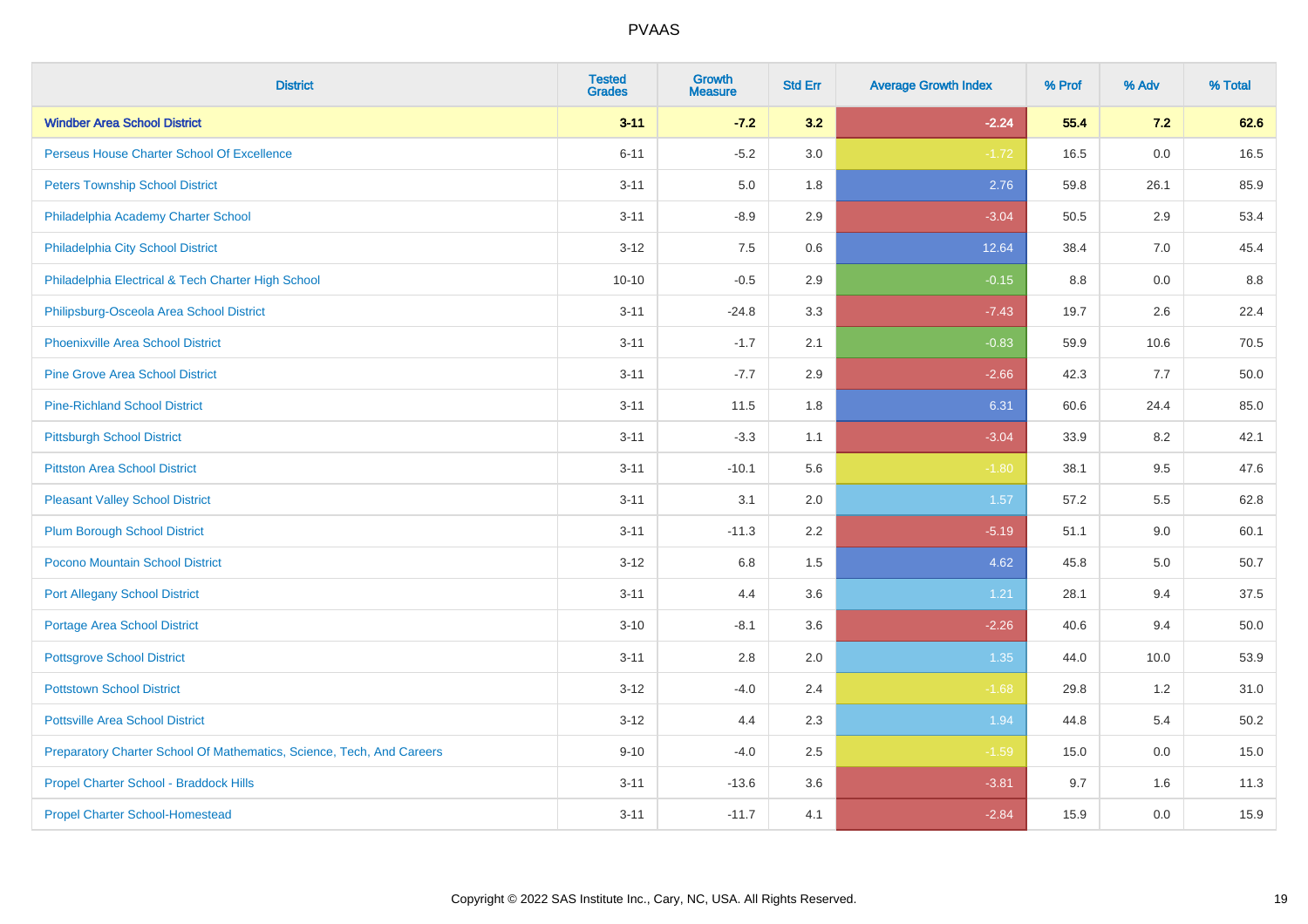| <b>District</b>                                | <b>Tested</b><br><b>Grades</b> | <b>Growth</b><br><b>Measure</b> | <b>Std Err</b> | <b>Average Growth Index</b> | % Prof | % Adv   | % Total |
|------------------------------------------------|--------------------------------|---------------------------------|----------------|-----------------------------|--------|---------|---------|
| <b>Windber Area School District</b>            | $3 - 11$                       | $-7.2$                          | 3.2            | $-2.24$                     | 55.4   | 7.2     | 62.6    |
| <b>Propel Charter School-Montour</b>           | $3 - 10$                       | $-10.7$                         | 3.9            | $-2.71$                     | 13.7   | $0.0\,$ | 13.7    |
| <b>Punxsutawney Area School District</b>       | $3 - 11$                       | 4.2                             | 2.9            | 1.45                        | 55.0   | 5.5     | 60.6    |
| <b>Purchase Line School District</b>           | $3 - 12$                       | 1.7                             | 3.5            | 0.47                        | 43.1   | 5.4     | 48.5    |
| <b>Quaker Valley School District</b>           | $3 - 11$                       | $-2.8$                          | 2.6            | $-1.08$                     | 55.2   | 13.2    | 68.4    |
| <b>Quakertown Community School District</b>    | $3 - 12$                       | $-4.4$                          | 1.6            | $-2.70$                     | 56.5   | 10.0    | 66.6    |
| <b>Radnor Township School District</b>         | $3 - 12$                       | 1.0                             | 2.1            | 0.50                        | 65.0   | 23.2    | 88.2    |
| <b>Reach Cyber Charter School</b>              | $3 - 11$                       | 8.1                             | 4.7            | 1.72                        | 42.4   | 4.6     | 47.0    |
| <b>Reading School District</b>                 | $3 - 11$                       | 10.1                            | 1.4            | 7.25                        | 24.7   | 2.4     | 27.2    |
| <b>Redbank Valley School District</b>          | $3 - 11$                       | $-9.5$                          | 3.4            | $-2.77$                     | 31.5   | 4.9     | 36.4    |
| Renaissance Academy Charter School             | $3 - 11$                       | 8.3                             | 3.3            | 2.54                        | 45.6   | 22.8    | 68.4    |
| <b>Reynolds School District</b>                | $3 - 10$                       | 0.5                             | 3.4            | 0.16                        | 52.1   | 7.0     | 59.2    |
| <b>Richland School District</b>                | $3 - 11$                       | 6.7                             | 2.9            | 2.33                        | 62.2   | 19.2    | 81.4    |
| <b>Ridgway Area School District</b>            | $3 - 11$                       | $-14.5$                         | 4.1            | $-3.56$                     | 49.0   | 9.8     | 58.8    |
| <b>Ridley School District</b>                  | $3-12$                         | 10.0                            | 1.6            | 6.10                        | 45.6   | 8.2     | 53.8    |
| <b>Ringgold School District</b>                | $3 - 11$                       | $-14.7$                         | 2.4            | $-6.04$                     | 41.5   | 7.9     | 49.4    |
| <b>Riverside Beaver County School District</b> | $3 - 11$                       | $-14.0$                         | 3.0            | $-4.64$                     | 49.4   | 8.8     | 58.2    |
| <b>Riverside School District</b>               | $3 - 11$                       | $-3.2$                          | 3.0            | $-1.09$                     | 43.0   | 9.0     | 52.0    |
| <b>Riverview School District</b>               | $3 - 11$                       | $-4.6$                          | $3.8\,$        | $-1.20$                     | 57.9   | 15.8    | 73.7    |
| <b>Roberto Clemente Charter School</b>         | $3-12$                         | 2.2                             | 4.9            | 0.45                        | 27.5   | 5.0     | 32.5    |
| <b>Rochester Area School District</b>          | $3 - 11$                       | $-13.2$                         | 4.6            | $-2.89$                     | 19.5   | 1.3     | 20.8    |
| <b>Rose Tree Media School District</b>         | $3 - 10$                       | $-25.6$                         | 2.4            | $-10.76$                    | 54.8   | 6.4     | 61.2    |
| <b>Saint Marys Area School District</b>        | $3 - 11$                       | 7.8                             | 2.6            | 3.04                        | 57.0   | 8.2     | 65.2    |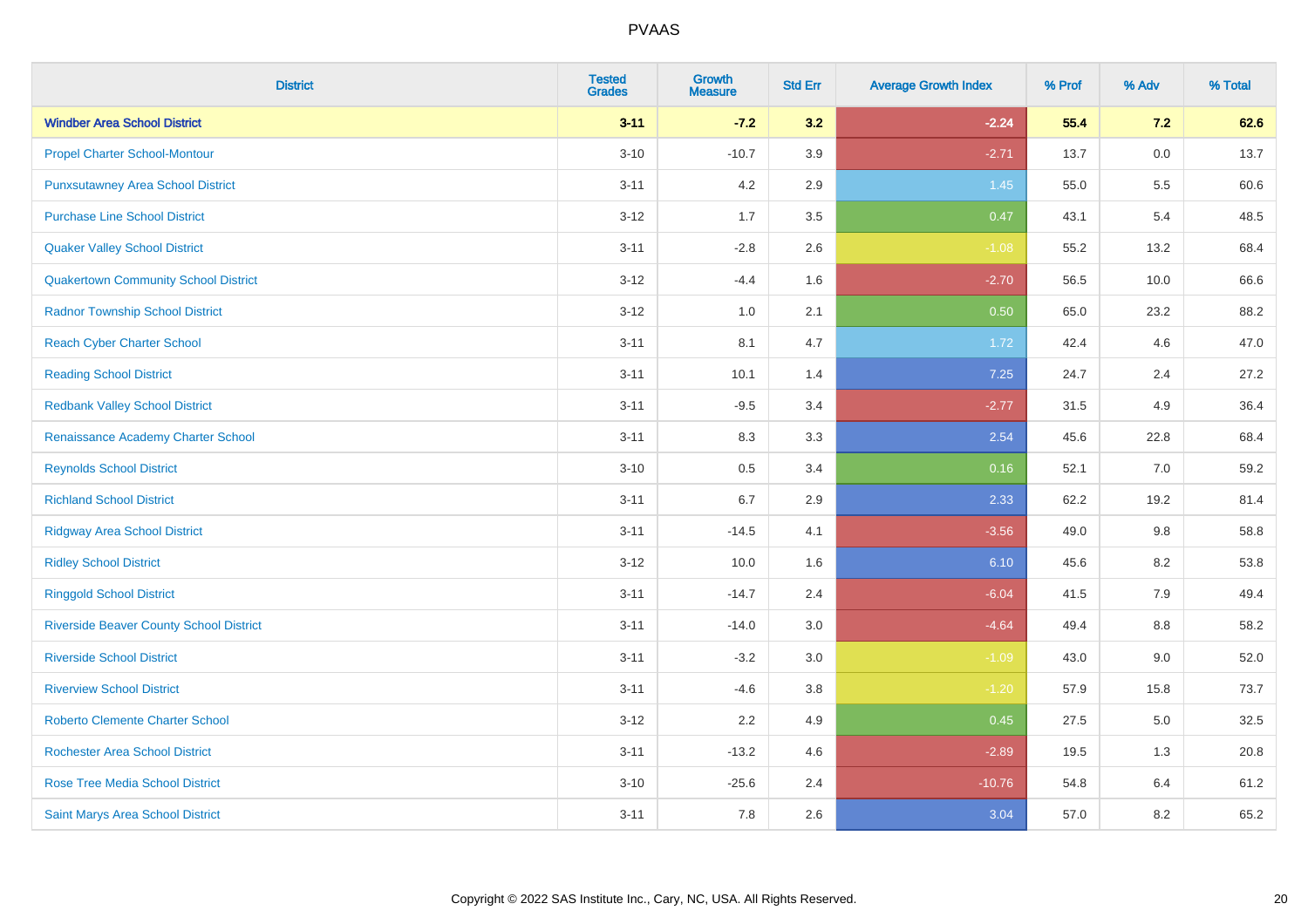| <b>District</b>                               | <b>Tested</b><br><b>Grades</b> | <b>Growth</b><br><b>Measure</b> | <b>Std Err</b> | <b>Average Growth Index</b> | % Prof | % Adv | % Total |
|-----------------------------------------------|--------------------------------|---------------------------------|----------------|-----------------------------|--------|-------|---------|
| <b>Windber Area School District</b>           | $3 - 11$                       | $-7.2$                          | 3.2            | $-2.24$                     | 55.4   | 7.2   | 62.6    |
| <b>Salisbury Township School District</b>     | $3 - 11$                       | 6.3                             | 3.6            | 1.77                        | 46.2   | 6.6   | 52.8    |
| Salisbury-Elk Lick School District            | $3 - 11$                       | $-13.5$                         | 5.9            | $-2.30$                     | 27.8   | 0.0   | 27.8    |
| <b>Saucon Valley School District</b>          | $3 - 11$                       | 14.7                            | 2.5            | 5.98                        | 48.7   | 20.2  | 69.0    |
| <b>Sayre Area School District</b>             | $3 - 11$                       | 11.2                            | 3.5            | 3.20                        | 52.2   | 7.5   | 59.7    |
| <b>School Lane Charter School</b>             | $3 - 11$                       | 12.4                            | 3.6            | 3.43                        | 59.1   | 9.8   | 68.9    |
| Schuylkill Haven Area School District         | $3 - 11$                       | $-15.3$                         | 3.1            | $-4.87$                     | 49.7   | 2.4   | 52.1    |
| <b>Schuylkill Valley School District</b>      | $3 - 11$                       | 1.4                             | 2.5            | 0.56                        | 55.1   | 10.2  | 65.3    |
| <b>Scranton School District</b>               | $3 - 12$                       | $-2.9$                          | 2.4            | $-1.22$                     | 45.6   | 3.6   | 49.1    |
| <b>Selinsgrove Area School District</b>       | $3 - 12$                       | 8.3                             | 2.3            | 3.54                        | 56.8   | 10.0  | 66.8    |
| <b>Seneca Valley School District</b>          | $3 - 11$                       | $-1.4$                          | 1.4            | $-0.99$                     | 57.2   | 11.4  | 68.6    |
| <b>Shade-Central City School District</b>     | $3 - 11$                       | $-5.9$                          | 4.6            | $-1.28$                     | 27.8   | 0.0   | 27.8    |
| <b>Shaler Area School District</b>            | $3 - 11$                       | $-0.8$                          | 1.9            | $-0.43$                     | 49.1   | 9.6   | 58.7    |
| <b>Shamokin Area School District</b>          | $3 - 11$                       | $-7.7$                          | 4.8            | $-1.60$                     | 38.1   | 3.2   | 41.3    |
| <b>Shanksville-Stonycreek School District</b> | $3 - 10$                       | 7.0                             | 5.9            | 1.20                        | 64.7   | 17.6  | 82.4    |
| <b>Sharon City School District</b>            | $3 - 11$                       | 4.9                             | 2.6            | 1.87                        | 48.2   | 5.3   | 53.4    |
| <b>Sharpsville Area School District</b>       | $3 - 11$                       | $-1.4$                          | 3.5            | $-0.40$                     | 55.2   | 13.4  | 68.7    |
| <b>Shenandoah Valley School District</b>      | $3 - 11$                       | 9.7                             | 3.9            | 2.49                        | 28.3   | 5.0   | 33.3    |
| Shenango Area School District                 | $3 - 11$                       | $-2.6$                          | 3.3            | $-0.79$                     | 50.6   | 13.9  | 64.6    |
| <b>Shikellamy School District</b>             | $3 - 10$                       | $-22.3$                         | 2.5            | $-8.92$                     | 33.3   | 6.1   | 39.5    |
| <b>Shippensburg Area School District</b>      | $3 - 11$                       | 9.3                             | 1.9            | 4.84                        | 53.1   | 10.2  | 63.3    |
| <b>Slippery Rock Area School District</b>     | $3 - 11$                       | $-6.3$                          | 2.5            | $-2.51$                     | 56.2   | 9.5   | 65.7    |
| <b>Smethport Area School District</b>         | $3 - 12$                       | 0.6                             | 3.9            | 0.15                        | 37.0   | 1.8   | 38.9    |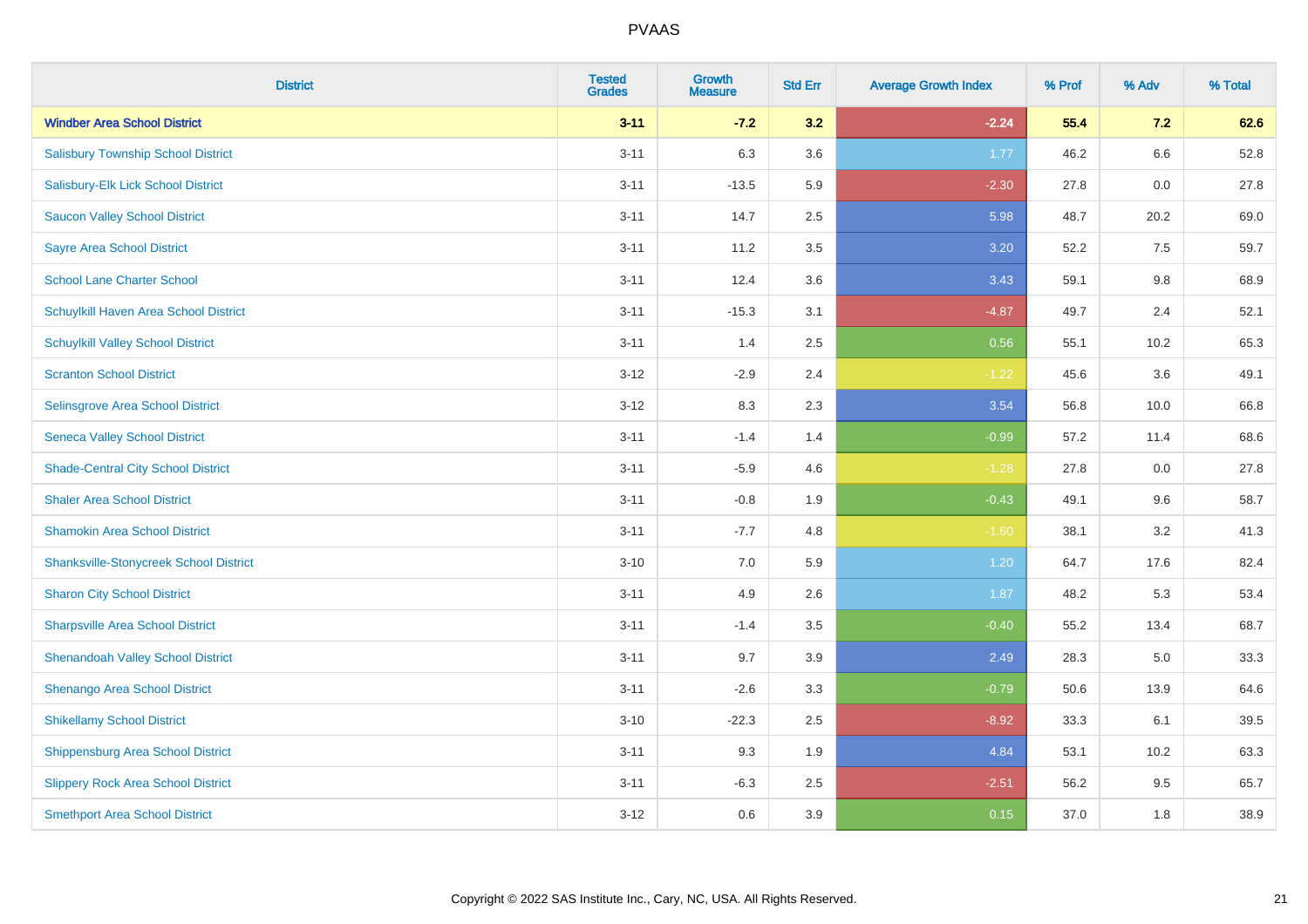| <b>District</b>                            | <b>Tested</b><br><b>Grades</b> | <b>Growth</b><br><b>Measure</b> | <b>Std Err</b> | <b>Average Growth Index</b> | % Prof | % Adv | % Total |
|--------------------------------------------|--------------------------------|---------------------------------|----------------|-----------------------------|--------|-------|---------|
| <b>Windber Area School District</b>        | $3 - 11$                       | $-7.2$                          | 3.2            | $-2.24$                     | 55.4   | 7.2   | 62.6    |
| <b>Solanco School District</b>             | $3 - 11$                       | $-11.0$                         | 2.0            | $-5.55$                     | 41.6   | 4.5   | 46.1    |
| <b>Somerset Area School District</b>       | $3 - 11$                       | $-4.4$                          | 2.3            | $-1.93$                     | 44.4   | 14.9  | 59.3    |
| <b>Souderton Area School District</b>      | $3 - 11$                       | 12.4                            | 1.5            | 8.28                        | 61.7   | 15.2  | 76.9    |
| South Allegheny School District            | $3 - 11$                       | $-8.8$                          | 3.2            | $-2.70$                     | 40.5   | 0.0   | 40.5    |
| South Butler County School District        | $3 - 10$                       | 3.9                             | 2.5            | 1.54                        | 53.1   | 16.6  | 69.7    |
| South Eastern School District              | $3 - 11$                       | 0.9                             | 2.4            | 0.39                        | 54.8   | 6.6   | 61.4    |
| South Fayette Township School District     | $3 - 11$                       | 1.7                             | 2.0            | 0.88                        | 61.0   | 26.5  | 87.6    |
| <b>South Park School District</b>          | $3 - 11$                       | $-11.3$                         | 2.7            | $-4.23$                     | 53.5   | 13.7  | 67.3    |
| South Side Area School District            | $3 - 11$                       | $-1.6$                          | 3.3            | $-0.48$                     | 50.0   | 6.8   | 56.8    |
| South Western School District              | $3 - 12$                       | 3.9                             | 1.9            | 2.08                        | 60.2   | 8.1   | 68.3    |
| South Williamsport Area School District    | $3 - 10$                       | $-5.7$                          | 2.5            | $-2.30$                     | 45.5   | 4.5   | 50.0    |
| <b>Southeastern Greene School District</b> | $3 - 10$                       | 3.3                             | 4.6            | 0.72                        | 57.6   | 6.1   | 63.6    |
| Southern Columbia Area School District     | $3 - 11$                       | $-14.6$                         | $3.0\,$        | $-4.92$                     | 55.0   | 4.0   | 59.0    |
| <b>Southern Fulton School District</b>     | $3 - 11$                       | $-23.7$                         | 4.4            | $-5.37$                     | 34.2   | 10.5  | 44.7    |
| Southern Huntingdon County School District | $3 - 11$                       | $-12.9$                         | 3.2            | $-3.98$                     | 32.5   | 2.5   | 35.0    |
| Southern Lehigh School District            | $3 - 11$                       | $-0.4$                          | 2.3            | $-0.17$                     | 66.1   | 11.9  | 78.0    |
| Southern Tioga School District             | $3 - 11$                       | $-11.5$                         | 2.7            | $-4.25$                     | 47.8   | 6.4   | 54.3    |
| Southern York County School District       | $3 - 11$                       | 14.2                            | 2.1            | 6.91                        | 55.1   | 18.1  | 73.1    |
| <b>Southmoreland School District</b>       | $3 - 11$                       | $-8.3$                          | 3.6            | $-2.32$                     | 56.8   | 7.2   | 64.0    |
| <b>Spring Cove School District</b>         | $3 - 11$                       | 3.4                             | 2.5            | 1.33                        | 47.8   | 12.7  | 60.4    |
| <b>Spring Grove Area School District</b>   | $3 - 11$                       | 5.6                             | 2.1            | 2.68                        | 55.1   | 15.0  | 70.1    |
| <b>Springfield School District</b>         | $3 - 11$                       | 13.8                            | 1.7            | 7.99                        | 60.9   | 21.5  | 82.4    |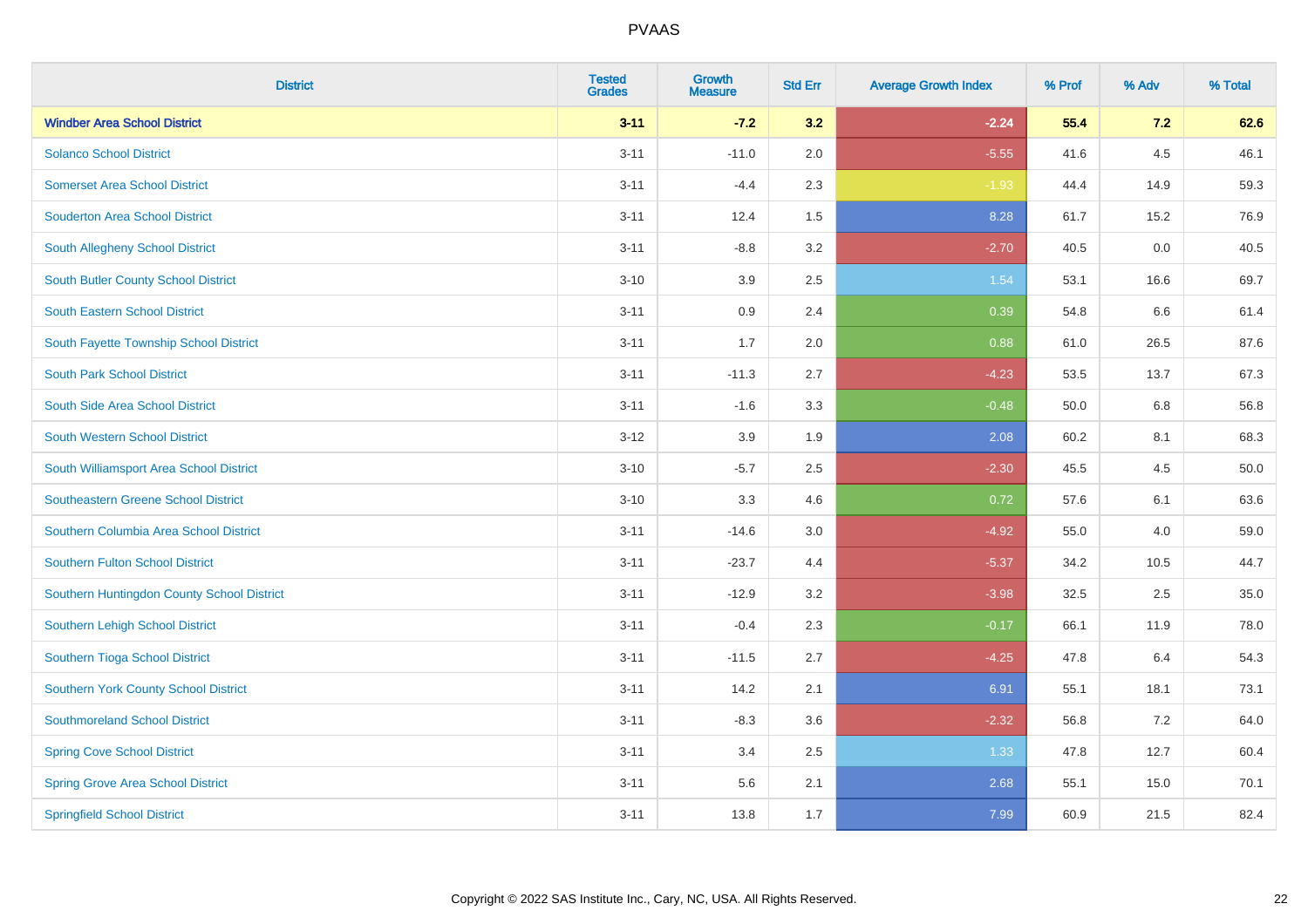| <b>District</b>                              | <b>Tested</b><br><b>Grades</b> | <b>Growth</b><br><b>Measure</b> | <b>Std Err</b> | <b>Average Growth Index</b> | % Prof | % Adv   | % Total |
|----------------------------------------------|--------------------------------|---------------------------------|----------------|-----------------------------|--------|---------|---------|
| <b>Windber Area School District</b>          | $3 - 11$                       | $-7.2$                          | 3.2            | $-2.24$                     | 55.4   | 7.2     | 62.6    |
| <b>Springfield Township School District</b>  | $3 - 11$                       | $-18.9$                         | 3.2            | $-5.88$                     | 62.6   | $3.6\,$ | 66.3    |
| <b>Spring-Ford Area School District</b>      | $3 - 11$                       | 6.0                             | 1.3            | 4.46                        | 60.8   | 16.5    | 77.4    |
| <b>State College Area School District</b>    | $3 - 11$                       | 20.5                            | 1.4            | 14.33                       | 58.0   | 25.9    | 84.0    |
| <b>Steel Valley School District</b>          | $3 - 11$                       | 6.5                             | 3.4            | 1.89                        | 50.7   | 5.6     | 56.3    |
| <b>Steelton-Highspire School District</b>    | $3 - 11$                       | $-11.8$                         | 3.5            | $-3.40$                     | 14.5   | 0.0     | 14.5    |
| <b>Sto-Rox School District</b>               | $3 - 10$                       | 6.6                             | 3.7            | 1.80                        | 13.4   | 0.0     | 13.4    |
| <b>Stroudsburg Area School District</b>      | $3 - 11$                       | 5.5                             | 1.9            | 2.88                        | 48.1   | 4.2     | 52.3    |
| <b>Sugar Valley Rural Charter School</b>     | $3 - 11$                       | $-11.0$                         | 4.5            | $-2.46$                     | 14.9   | 0.0     | 14.9    |
| <b>Sullivan County School District</b>       | $3 - 10$                       | $-4.0$                          | 4.4            | $-0.90$                     | 66.7   | $2.6\,$ | 69.2    |
| <b>Susquehanna Community School District</b> | $3 - 11$                       | $-2.8$                          | 4.2            | $-0.66$                     | 49.4   | 6.9     | 56.3    |
| Susquehanna Township School District         | $3 - 12$                       | $-5.8$                          | 2.7            | $-2.17$                     | 36.0   | 5.6     | 41.6    |
| <b>Susquenita School District</b>            | $3 - 11$                       | $-0.1$                          | 2.8            | $-0.01$                     | 47.7   | 10.1    | 57.8    |
| <b>Tacony Academy Charter School</b>         | $3 - 11$                       | $-14.7$                         | 3.0            | $-4.82$                     | 22.4   | 1.8     | 24.1    |
| <b>Tamaqua Area School District</b>          | $3 - 12$                       | $-8.2$                          | 2.5            | $-3.24$                     | 44.5   | 1.9     | 46.4    |
| <b>Tech Freire Charter School</b>            | $9 - 11$                       | 9.3                             | 2.9            | 3.26                        | 18.0   | 1.1     | 19.1    |
| The New Academy Charter School               | $8 - 11$                       | $-10.4$                         | 5.2            | $-2.00$                     | 0.0    | 0.0     | $0.0\,$ |
| <b>Tidioute Community Charter School</b>     | $3 - 11$                       | 5.7                             | 5.1            | 1.11                        | 34.4   | 21.9    | 56.2    |
| <b>Titusville Area School District</b>       | $3 - 11$                       | $-13.2$                         | 2.6            | $-4.99$                     | 43.2   | 4.8     | 48.0    |
| <b>Towanda Area School District</b>          | $3 - 11$                       | 4.0                             | 2.8            | 1.44                        | 39.4   | 6.6     | 46.0    |
| <b>Trinity Area School District</b>          | $3 - 11$                       | $-5.4$                          | 2.0            | $-2.71$                     | 48.3   | 11.8    | 60.1    |
| <b>Tri-Valley School District</b>            | $3 - 10$                       | $-6.4$                          | 4.1            | $-1.57$                     | 37.0   | 4.4     | 41.3    |
| <b>Troy Area School District</b>             | $3 - 10$                       | $-4.3$                          | 3.4            | $-1.26$                     | 43.2   | 5.7     | 48.9    |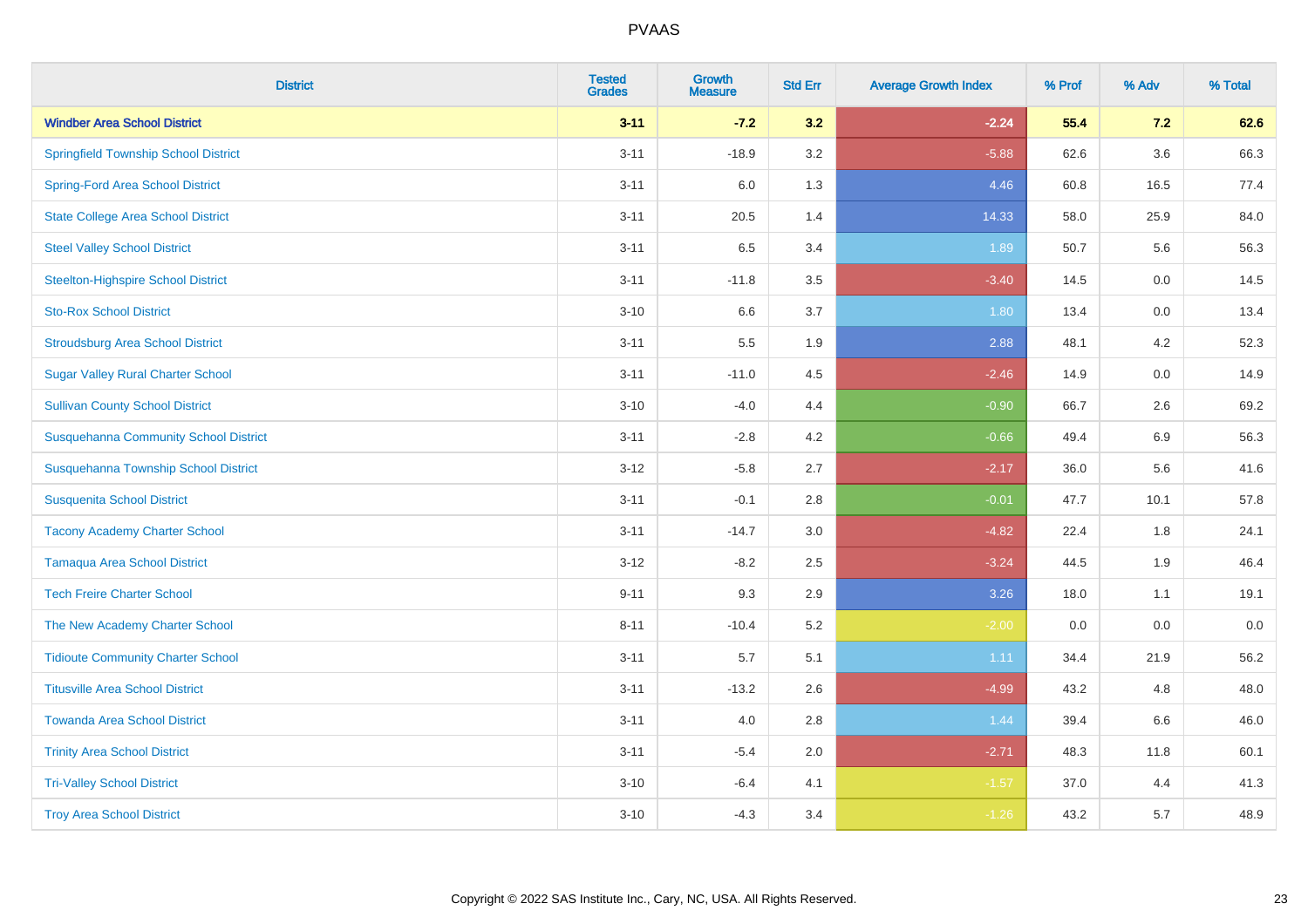| <b>District</b>                                | <b>Tested</b><br><b>Grades</b> | <b>Growth</b><br><b>Measure</b> | <b>Std Err</b> | <b>Average Growth Index</b> | % Prof | % Adv   | % Total |
|------------------------------------------------|--------------------------------|---------------------------------|----------------|-----------------------------|--------|---------|---------|
| <b>Windber Area School District</b>            | $3 - 11$                       | $-7.2$                          | 3.2            | $-2.24$                     | 55.4   | 7.2     | 62.6    |
| <b>Tulpehocken Area School District</b>        | $3 - 12$                       | $-13.7$                         | 2.8            | $-4.81$                     | 36.7   | $2.8\,$ | 39.4    |
| <b>Tunkhannock Area School District</b>        | $3 - 11$                       | 2.3                             | 2.2            | 1.01                        | 44.9   | 9.6     | 54.6    |
| <b>Turkeyfoot Valley Area School District</b>  | $3 - 12$                       | $-4.3$                          | 5.6            | $-0.76$                     | 22.0   | 5.1     | 27.1    |
| <b>Tuscarora School District</b>               | $3 - 11$                       | $-0.6$                          | 2.3            | $-0.27$                     | 45.1   | 8.1     | 53.2    |
| <b>Tussey Mountain School District</b>         | $3 - 12$                       | 1.5                             | 3.7            | 0.40                        | 38.6   | 1.8     | 40.4    |
| <b>Twin Valley School District</b>             | $3 - 12$                       | $-3.6$                          | 2.1            | $-1.69$                     | 49.6   | 7.1     | 56.8    |
| <b>Tyrone Area School District</b>             | $3 - 12$                       | 19.7                            | 2.5            | 7.87                        | 60.4   | 16.7    | 77.1    |
| <b>Union Area School District</b>              | $3 - 11$                       | 1.9                             | 4.3            | 0.44                        | 61.5   | 0.0     | 61.5    |
| <b>Union City Area School District</b>         | $3 - 12$                       | $-10.2$                         | 3.6            | $-2.87$                     | 42.9   | 3.2     | 46.0    |
| <b>Union School District</b>                   | $3 - 12$                       | 2.3                             | 4.2            | 0.54                        | 32.6   | 7.0     | 39.5    |
| <b>Uniontown Area School District</b>          | $3 - 11$                       | 6.0                             | 3.2            | 1.87                        | 62.4   | 5.9     | 68.2    |
| <b>Unionville-Chadds Ford School District</b>  | $3 - 11$                       | 17.1                            | 3.1            | 5.51                        | 68.1   | 13.2    | 81.3    |
| <b>United School District</b>                  | $3 - 11$                       | 2.1                             | 3.4            | 0.63                        | 60.3   | 6.6     | 66.9    |
| <b>Universal Audenried Charter School</b>      | $9 - 11$                       | $-5.8$                          | 2.4            | $-2.40$                     | 14.6   | 0.0     | 14.6    |
| <b>Upper Adams School District</b>             | $3 - 11$                       | 1.3                             | 2.9            | 0.47                        | 55.2   | $8.6\,$ | 63.8    |
| <b>Upper Darby School District</b>             | $3 - 12$                       | 6.9                             | 1.5            | 4.62                        | 45.0   | 6.7     | 51.7    |
| <b>Upper Dauphin Area School District</b>      | $3 - 11$                       | $-6.3$                          | 3.2            | $-1.98$                     | 37.4   | 4.8     | 42.2    |
| <b>Upper Dublin School District</b>            | $3 - 12$                       | 15.4                            | 1.8            | 8.53                        | 60.8   | 24.8    | 85.6    |
| <b>Upper Merion Area School District</b>       | $3 - 11$                       | 15.3                            | 2.0            | 7.62                        | 59.3   | 19.3    | 78.6    |
| <b>Upper Moreland Township School District</b> | $3 - 11$                       | $-5.0$                          | 2.2            | $-2.31$                     | 57.9   | 4.0     | 61.9    |
| <b>Upper Perkiomen School District</b>         | $3 - 11$                       | 22.1                            | 2.1            | 10.74                       | 57.7   | 13.2    | 70.9    |
| <b>Upper Saint Clair School District</b>       | $3 - 11$                       | 18.5                            | 1.7            | 10.65                       | 61.8   | 30.1    | 91.9    |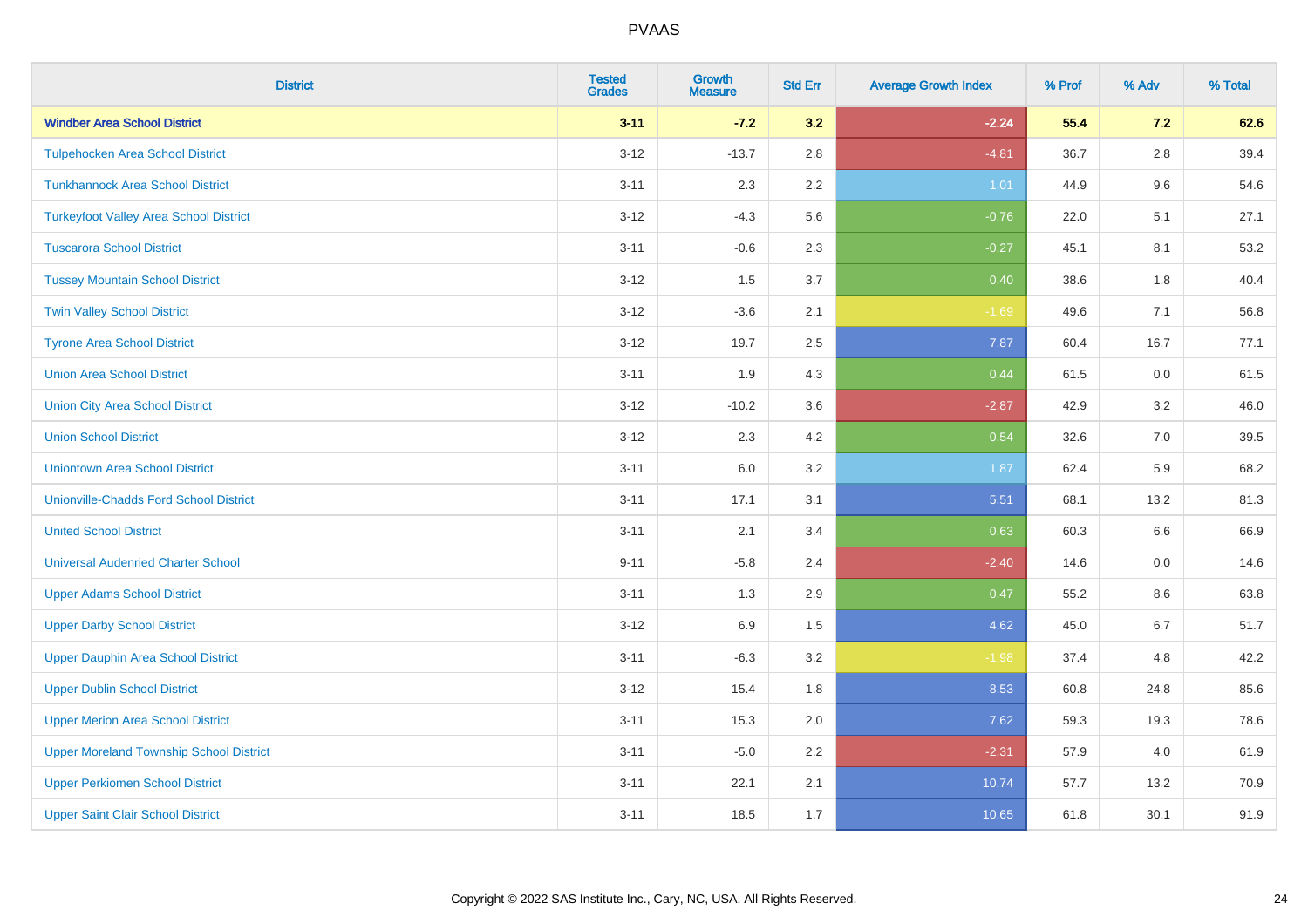| <b>District</b>                               | <b>Tested</b><br><b>Grades</b> | <b>Growth</b><br><b>Measure</b> | <b>Std Err</b> | <b>Average Growth Index</b> | % Prof | % Adv   | % Total |
|-----------------------------------------------|--------------------------------|---------------------------------|----------------|-----------------------------|--------|---------|---------|
| <b>Windber Area School District</b>           | $3 - 11$                       | $-7.2$                          | 3.2            | $-2.24$                     | 55.4   | 7.2     | 62.6    |
| Urban Pathways 6-12 Charter School            | $6 - 11$                       | 4.8                             | 6.4            | 0.75                        | 28.6   | $0.0\,$ | 28.6    |
| <b>Valley Grove School District</b>           | $3 - 10$                       | $-3.7$                          | 3.7            | $-1.01$                     | 51.2   | 6.1     | 57.3    |
| <b>Valley View School District</b>            | $3 - 11$                       | 18.1                            | 2.4            | 7.42                        | 53.7   | 14.7    | 68.4    |
| <b>Wallenpaupack Area School District</b>     | $3 - 11$                       | $-7.1$                          | 2.3            | $-3.09$                     | 40.8   | 2.4     | 43.1    |
| <b>Wallingford-Swarthmore School District</b> | $3 - 10$                       | 0.9                             | 2.4            | 0.38                        | 64.4   | 22.7    | 87.1    |
| <b>Warren County School District</b>          | $3 - 11$                       | $-0.1$                          | 1.8            | $-0.06$                     | 37.2   | 5.3     | 42.6    |
| <b>Warrior Run School District</b>            | $3 - 11$                       | 4.6                             | 3.0            | 1.51                        | 40.9   | 8.1     | 49.0    |
| <b>Warwick School District</b>                | $3 - 11$                       | 5.2                             | 1.9            | 2.76                        | 46.4   | 17.0    | 63.3    |
| <b>Washington School District</b>             | $3 - 11$                       | $-4.9$                          | 2.8            | $-1.76$                     | 30.1   | 2.4     | 32.5    |
| <b>Wattsburg Area School District</b>         | $3 - 11$                       | 6.5                             | 2.7            | 2.43                        | 42.7   | 7.6     | 50.3    |
| <b>Wayne Highlands School District</b>        | $3 - 11$                       | 7.8                             | 2.4            | 3.23                        | 52.3   | 13.1    | 65.4    |
| <b>Waynesboro Area School District</b>        | $3 - 12$                       | $-6.1$                          | 1.9            | $-3.20$                     | 50.0   | $6.8\,$ | 56.8    |
| <b>Wellsboro Area School District</b>         | $3 - 11$                       | $-12.4$                         | 3.0            | $-4.11$                     | 49.2   | 11.9    | 61.1    |
| <b>West Allegheny School District</b>         | $3 - 12$                       | $4.0\,$                         | 2.1            | 1.96                        | 63.1   | 15.7    | 78.8    |
| <b>West Branch Area School District</b>       | $3 - 11$                       | 0.2                             | 3.8            | 0.05                        | 47.2   | 1.9     | 49.1    |
| <b>West Chester Area School District</b>      | $3 - 11$                       | 12.6                            | 1.2            | 10.38                       | 66.8   | 20.2    | 87.0    |
| <b>West Greene School District</b>            | $3 - 11$                       | $-4.5$                          | 4.3            | $-1.04$                     | 36.6   | 7.3     | 43.9    |
| West Jefferson Hills School District          | $3 - 11$                       | 1.8                             | 2.1            | 0.88                        | 55.7   | 20.8    | 76.4    |
| <b>West Middlesex Area School District</b>    | $3 - 10$                       | $-8.4$                          | 3.8            | $-2.21$                     | 34.9   | 2.8     | 37.6    |
| <b>West Mifflin Area School District</b>      | $3 - 12$                       | $-12.3$                         | 2.9            | $-4.22$                     | 39.7   | 10.3    | 50.0    |
| <b>West Perry School District</b>             | $3 - 11$                       | 12.5                            | 2.5            | 4.99                        | 56.6   | 8.4     | 65.0    |
| <b>West Shore School District</b>             | $3 - 12$                       | 5.0                             | 1.4            | 3.59                        | 54.2   | 9.4     | 63.6    |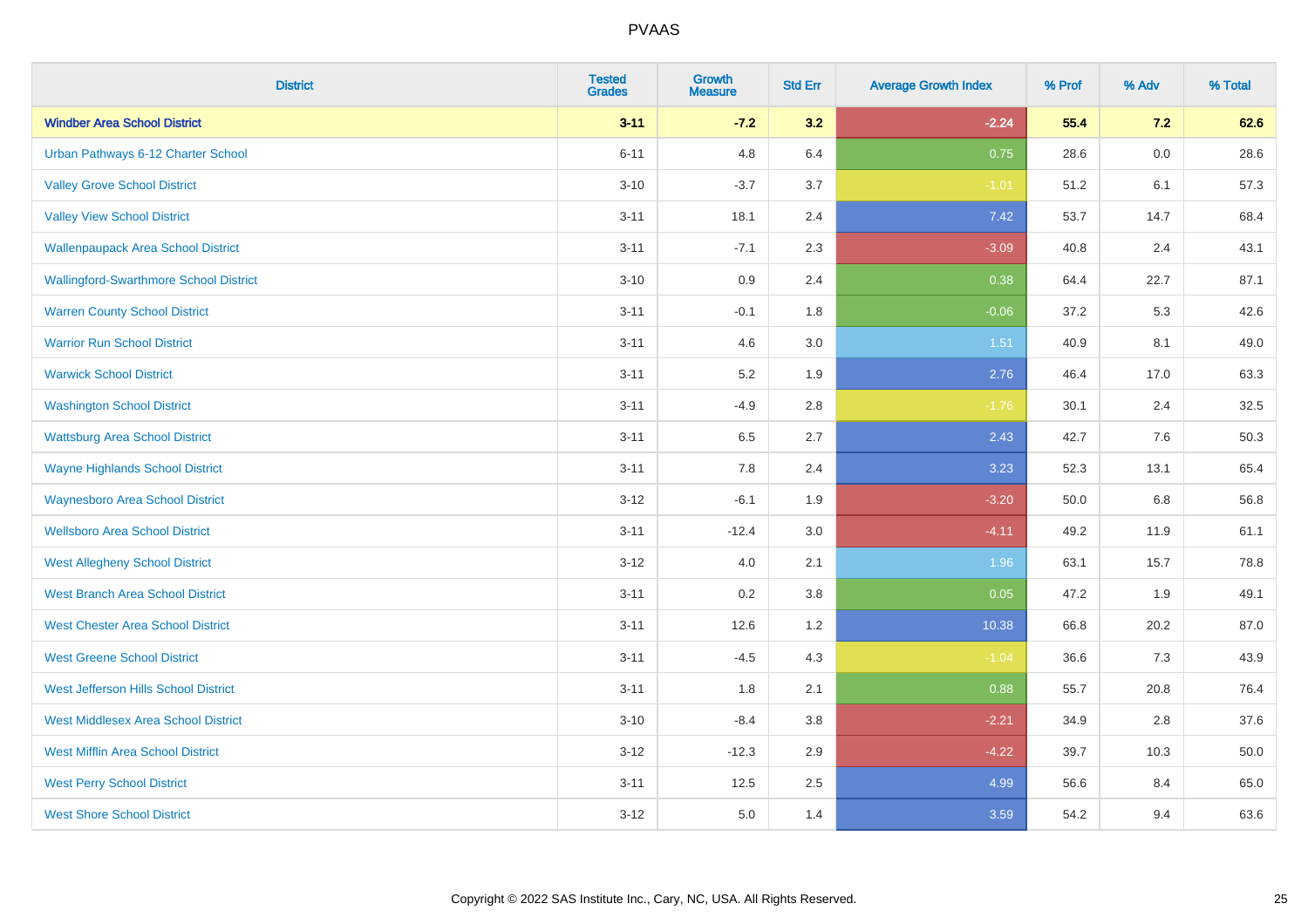| <b>District</b>                                 | <b>Tested</b><br><b>Grades</b> | <b>Growth</b><br><b>Measure</b> | <b>Std Err</b> | <b>Average Growth Index</b> | % Prof | % Adv | % Total |
|-------------------------------------------------|--------------------------------|---------------------------------|----------------|-----------------------------|--------|-------|---------|
| <b>Windber Area School District</b>             | $3 - 11$                       | $-7.2$                          | 3.2            | $-2.24$                     | 55.4   | 7.2   | 62.6    |
| <b>West Side CTC</b>                            | $9 - 10$                       | $-37.4$                         | 4.3            | $-8.64$                     | 8.8    | 0.0   | 8.8     |
| <b>West York Area School District</b>           | $3 - 12$                       | 3.2                             | 2.3            | 1.38                        | 53.8   | 4.4   | 58.2    |
| <b>Western Beaver County School District</b>    | $3 - 11$                       | $-7.8$                          | 4.2            | $-1.87$                     | 56.5   | 6.5   | 63.0    |
| <b>Western Wayne School District</b>            | $3 - 11$                       | 5.6                             | 2.9            | 1.93                        | 41.3   | 17.4  | 58.7    |
| <b>Westinghouse Arts Academy Charter School</b> | $9 - 10$                       | $-0.7$                          | 3.6            | $-0.19$                     | 59.2   | 8.4   | 67.6    |
| <b>Westmont Hilltop School District</b>         | $3 - 11$                       | $-4.0$                          | 2.8            | $-1.40$                     | 36.3   | 13.3  | 49.6    |
| <b>Whitehall-Coplay School District</b>         | $3 - 11$                       | 6.1                             | 1.8            | 3.45                        | 49.3   | 7.4   | 56.6    |
| <b>Wilkes-Barre Area School District</b>        | $3 - 11$                       | 0.1                             | 3.2            | 0.02                        | 35.5   | 5.4   | 40.9    |
| <b>William Penn School District</b>             | $3-12$                         | 8.3                             | 2.1            | 3.99                        | 35.6   | 3.0   | 38.7    |
| <b>Williams Valley School District</b>          | $3 - 11$                       | $-7.3$                          | 3.4            | $-2.13$                     | 23.2   | 0.0   | 23.2    |
| <b>Williamsburg Community School District</b>   | $3 - 11$                       | $-14.3$                         | 4.1            | $-3.48$                     | 28.3   | 0.0   | 28.3    |
| <b>Williamsport Area School District</b>        | $3 - 11$                       | 1.9                             | 1.8            | 1.04                        | 44.1   | 12.8  | 56.9    |
| <b>Wilmington Area School District</b>          | $3 - 11$                       | $7.5\,$                         | 3.0            | 2.48                        | 55.1   | 5.1   | 60.2    |
| <b>Wilson Area School District</b>              | $3 - 11$                       | 6.0                             | 2.6            | 2.30                        | 48.7   | 8.5   | 57.2    |
| <b>Wilson School District</b>                   | $3 - 12$                       | 8.8                             | 1.5            | 5.96                        | 52.6   | 14.6  | 67.2    |
| <b>Windber Area School District</b>             | $3 - 11$                       | $-7.2$                          | 3.2            | $-2.24$                     | 55.4   | 7.2   | 62.6    |
| <b>Wissahickon School District</b>              | $3 - 10$                       | 12.5                            | 1.8            | 6.85                        | 58.3   | 22.4  | 80.7    |
| <b>Woodland Hills School District</b>           | $3 - 12$                       | 3.2                             | 2.6            | 1.22                        | 31.4   | 3.6   | 35.0    |
| <b>Wyalusing Area School District</b>           | $3 - 12$                       | 8.8                             | 3.3            | 2.68                        | 54.6   | 11.7  | 66.2    |
| <b>Wyoming Area School District</b>             | $3 - 10$                       | $-1.3$                          | 2.6            | $-0.50$                     | 53.8   | 10.8  | 64.6    |
| <b>Wyoming Valley West School District</b>      | $3 - 11$                       | $-2.2$                          | 2.4            | $-0.91$                     | 49.4   | 3.0   | 52.4    |
| <b>Wyomissing Area School District</b>          | $3 - 12$                       | 0.8                             | 2.6            | 0.33                        | 55.7   | 17.6  | 73.3    |